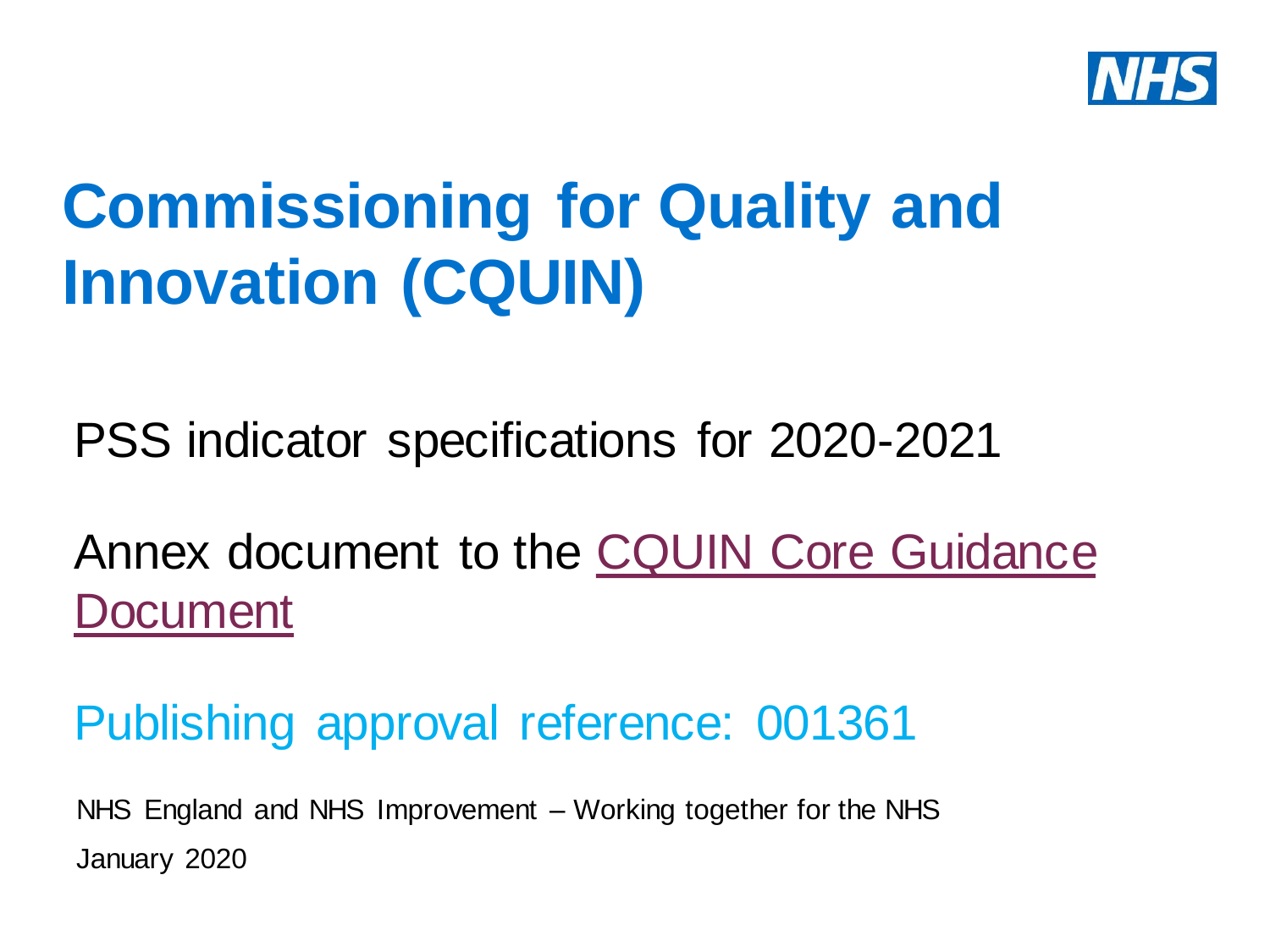| 3c. | In year payment and end of year reconciliation      |
|-----|-----------------------------------------------------|
|     | Understanding performance                           |
| 5a. | <b>Acute CQUIN indicator specifications</b>         |
| 5b. | <b>Mental health CQUIN indicator specifications</b> |
| 5c. | Example local CQUIN indicator specifications        |

| 2.  | Applicable indicators and values                                    | 4               |
|-----|---------------------------------------------------------------------|-----------------|
| 2a. | Value of CQUIN packages                                             |                 |
| 2b. | Combining indicators                                                |                 |
| 2c. | Performance measurement                                             |                 |
| 2d. | <b>Local CQUIN indicators</b>                                       |                 |
| 3.  | Payment                                                             |                 |
| 3.  | Summary of key information included in each indicator specification | 6               |
| 3a. | Thresholds and relevant quarters                                    | $\overline{7}$  |
| 3b. | Calculating payment                                                 | 8               |
| 3c. | In year payment and end of year reconciliation                      | 10 <sup>1</sup> |
| 4.  | <b>Understanding performance</b>                                    | 11              |
| 5a. | <b>Acute CQUIN indicator specifications</b>                         | 14              |
|     |                                                                     |                 |

**Section Slide**

**1. Introduction** 3



14

20

25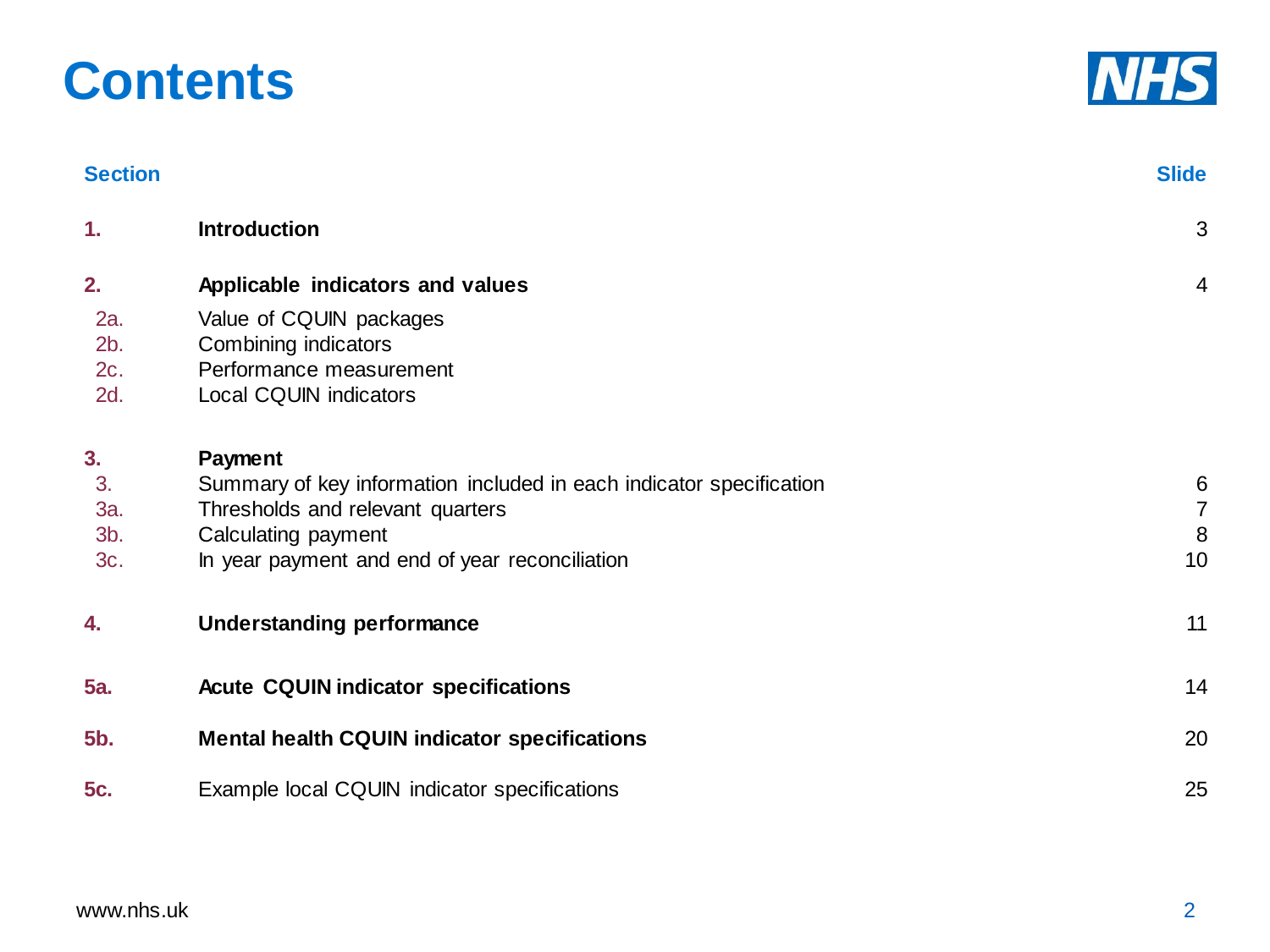## **1. Introduction**



The 2020/21 PSS CQUIN scheme contains nine indicators, five indicators for acute providers, and four indicators for mental health providers.

This Annex sets out the technical specification for each of the indicators in the scheme outlining how each indicator will be measured, how performance will be assessed and paid, as well as links to relevant supporting documents. This document should be read in conjunction with the [CQUIN Core Guidance Document,](https://www.england.nhs.uk/publication/commissioning-for-quality-and-innovation-cquin-guidance-for-2020-2021/) which provides information on the rationale for each CQUIN and details of the scheme's structure and value.

| <b>Acute Providers</b>            | <b>Mental health providers</b>                                                      |
|-----------------------------------|-------------------------------------------------------------------------------------|
| PSS1: Hep C elimination           | PSS2: Managing a healthy weight in<br>adult secure MH services                      |
| PSS6: Antifungal stewardship      | PSS3: CAMHS needs formulations in Tier<br>4 settings                                |
| PSS7: Paediatric movement therapy | PSS4: D/deaf communications<br>assessments in CAMHS and adult<br>inpatient services |
| PSS8: Severe asthma               | PSS5: Routine outcome monitoring in<br>perinatal inpatient services                 |
| PSS9: Shared decision making      |                                                                                     |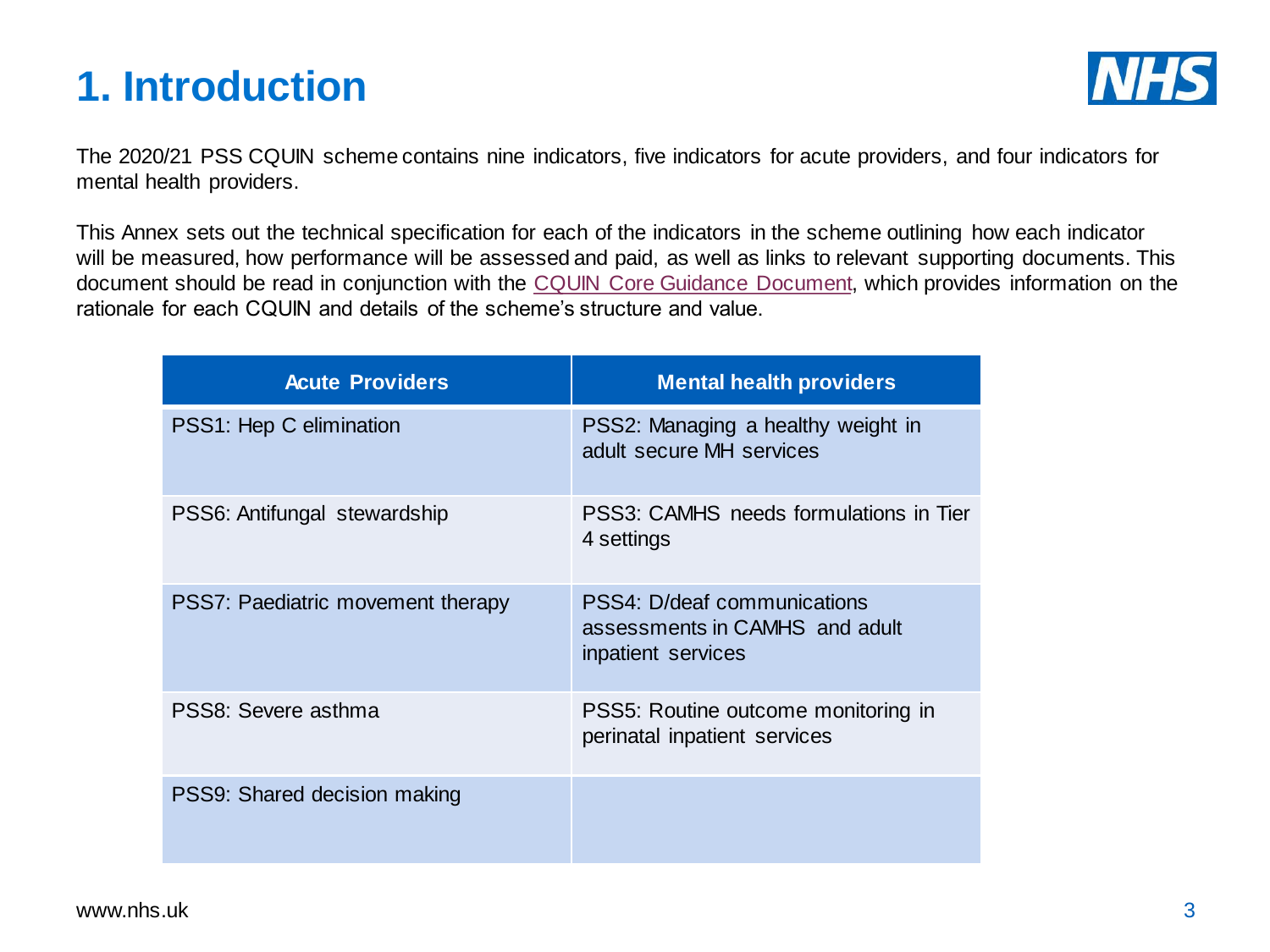# **2. Applicable Indicators and Values**



#### **2.a. Value of CQUIN packages**

For the PSS scheme, as in previous years, a portion of the CQUIN monies will be dedicated to sustain and expand the work of Operational Delivery Networks (ODNs) in ensuring consistency of care quality across the country. In addition, recognising the ongoing commitment to the elimination of hepatitis C, ODN leads for hepatitis C will, alongside mental health providers, continue to be eligible for a higher PSS CQUIN allocation when compared to other acute providers of specialised services. Consequently, for HEP C ODN leads, and MH providers the PSS CQUIN scheme is worth a maximum of 1.25%, and for other acute providers it will be worth a maximum of 0.85%.



Commissioners will offer a provider-specific PSS CQUIN package at a sum equivalent to the above percentage of planned CQUIN-applicable contract value.

#### **2.b. Combining indicators**

Commissioners will include **all** applicable indicators within PSS CQUIN packages.

The value of the "Achieving Hepatitis C Elimination" will be set at 0.4 % (out of the total 1.25% CQUIN package for the HCV ODN hosts). For all other indicators, each indicator's CQUIN value should be equally weighted across the CQUIN funding available (0.85% for acute providers, 1.25% for MH providers).

The Hepatitis C Elimination indicator is, however, subject to a minimum value of £330,000. Where this value is greater than 0.4%, the remaining funding available for other acute indicators will be necessarily reduced to ensure the CQUIN package still sums to 1.25%.

www.nhs.uk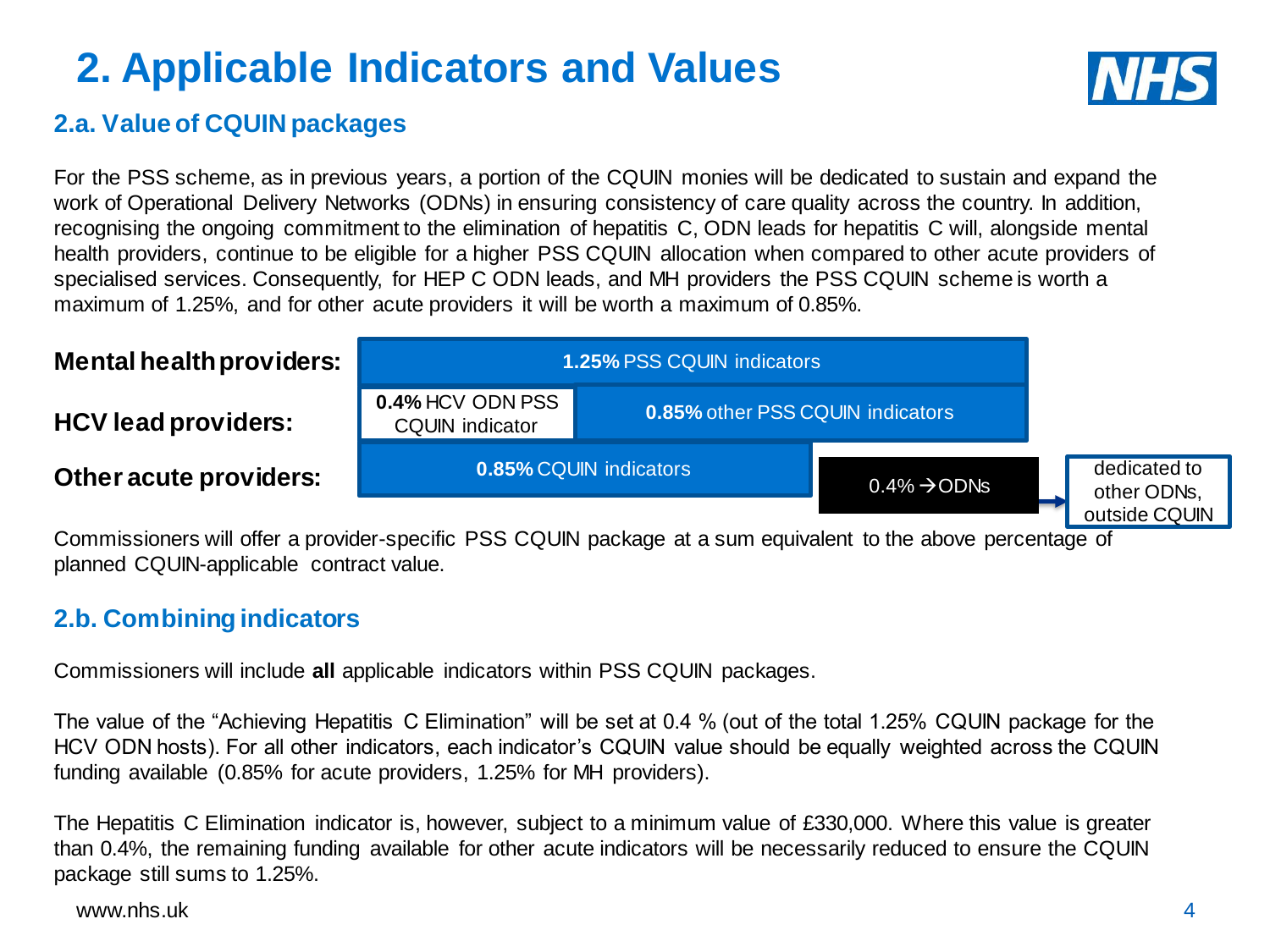# **2. Applicable Indicators and Values**



#### **2.c. Performance measurement**

By default, achievement on each indicator is based on a single measure. There are 2 indicators where performance will be calculated by reference to two separate measures, as outlined in the table below. In both cases the sub-parts individually will be worth 50% of the total indicator value. The Shared Decision Making indicator (PSS9) will be measured on the improvement seen in scores between baseline and follow up collection, or maintenance of a good score.

| <b>Indicator</b>                                                                        | Value (%) |
|-----------------------------------------------------------------------------------------|-----------|
| PSS5: Routine outcome monitoring in perinatal inpatient services (MH providers<br>only) | 100%      |
| PSS5a: Paired clinician rated outcome scores reported                                   | 50%       |
| PSS5b: Paired patient rated outcome scores reported                                     | 50%       |
| PSS8: Severe asthma (acute providers only)                                              | 100%      |
| PSS8a: Existing patients entered onto the registry                                      | 50%       |
| PSS8b: New patients entered onto the registry                                           | 50%       |

#### **2.d. Local CQUINs**

Where there is a shortfall of applicable national PSS CQUIN indicators, NHS England commissioners may construct local CQUIN indicators as part of a package.

Local CQUINs may be region-specific or continuation of 2019/20 national CQUINs. Example specifications are included for two indicators in this pack, see slide 25.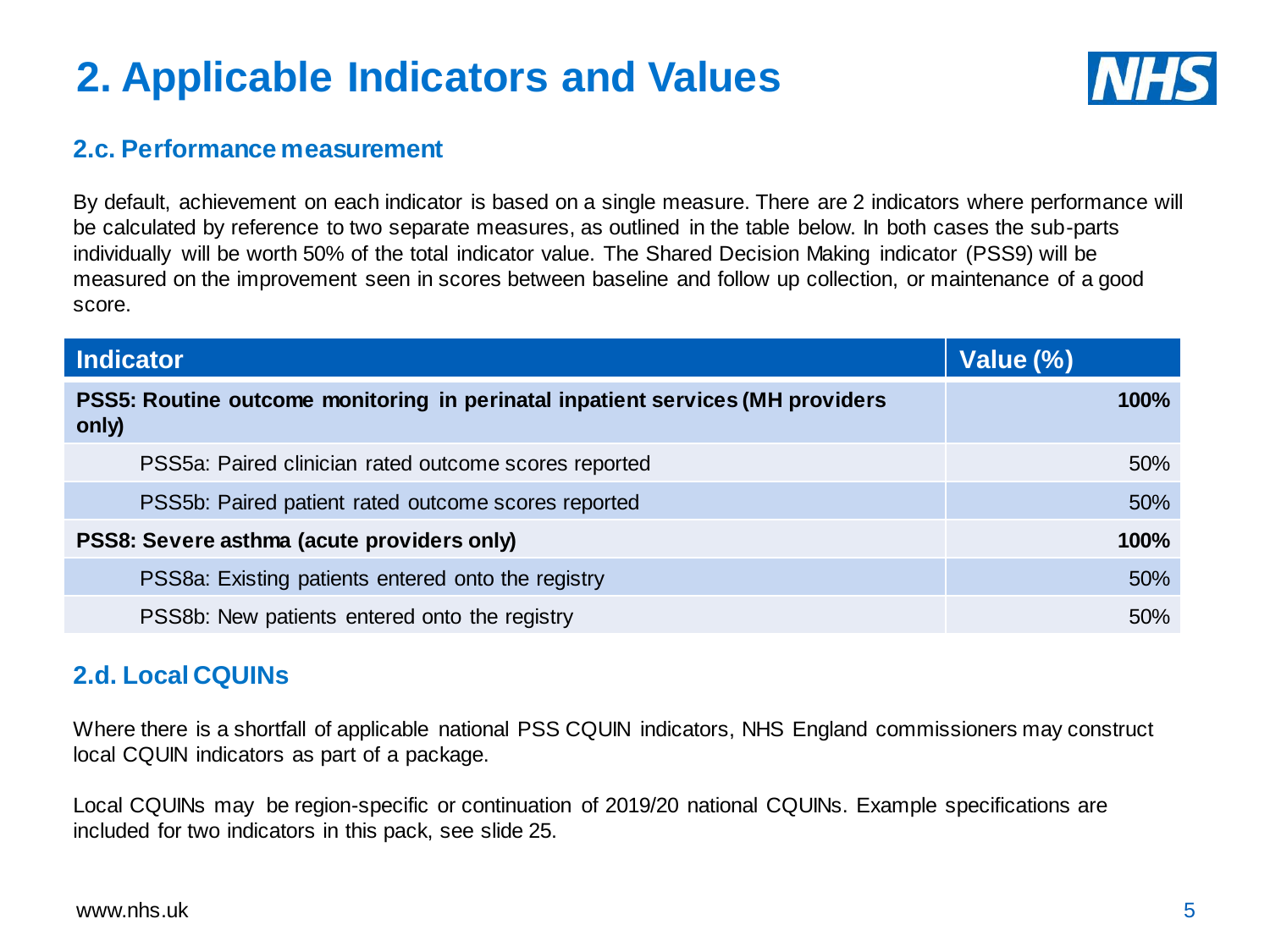# **3. Payment**



#### **Summary of key information included in each indicator specification**

This section sets out the information included in each indicator's specification, designed to set out the precise rules for calculating compliance. These will be explained in more detail, with some illustrative examples over the coming slides.

#### **Period in scope**

The quarters in 2020/21 in which CQUIN compliance must be measured are outlined in the 'Scope' section of each indicator's specification under the heading 'Period'; they are identified as:

- **i. Green: quarters in scope; and,**
- **ii. Red:** quarters out of scope.

#### **Basis for payment**

For all indicators, payment will be based on a performance assessment undertaken at the end of the scheme. Unless otherwise stated, payment will be based on a **quarterly average i.e.** on the average % performance across the period in scope, calculated separately for each quarter. Each quarter's performance will therefore contribute equally to payment. For PSS8a, payment will be based on the average of % performance across the period in scope, using one calculation for the whole period at the scheme end.

#### **Payment and thresholds**

www.nhs.uk 6 There is one lower and one upper threshold for each indicator. This information is detailed within the 'Payment basis' section of each indicator's specification under the heading 'Minimum' for the minimum threshold and 'Maximum' for the maximum threshold. Payment is determined by reference to these thresholds. Where the upper threshold is reached, 100% of payment will be earned. No payment will be earned until performance is above the lower threshold. Payment should be graduated between the two thresholds evenly. See Section 3a and 3b for more information.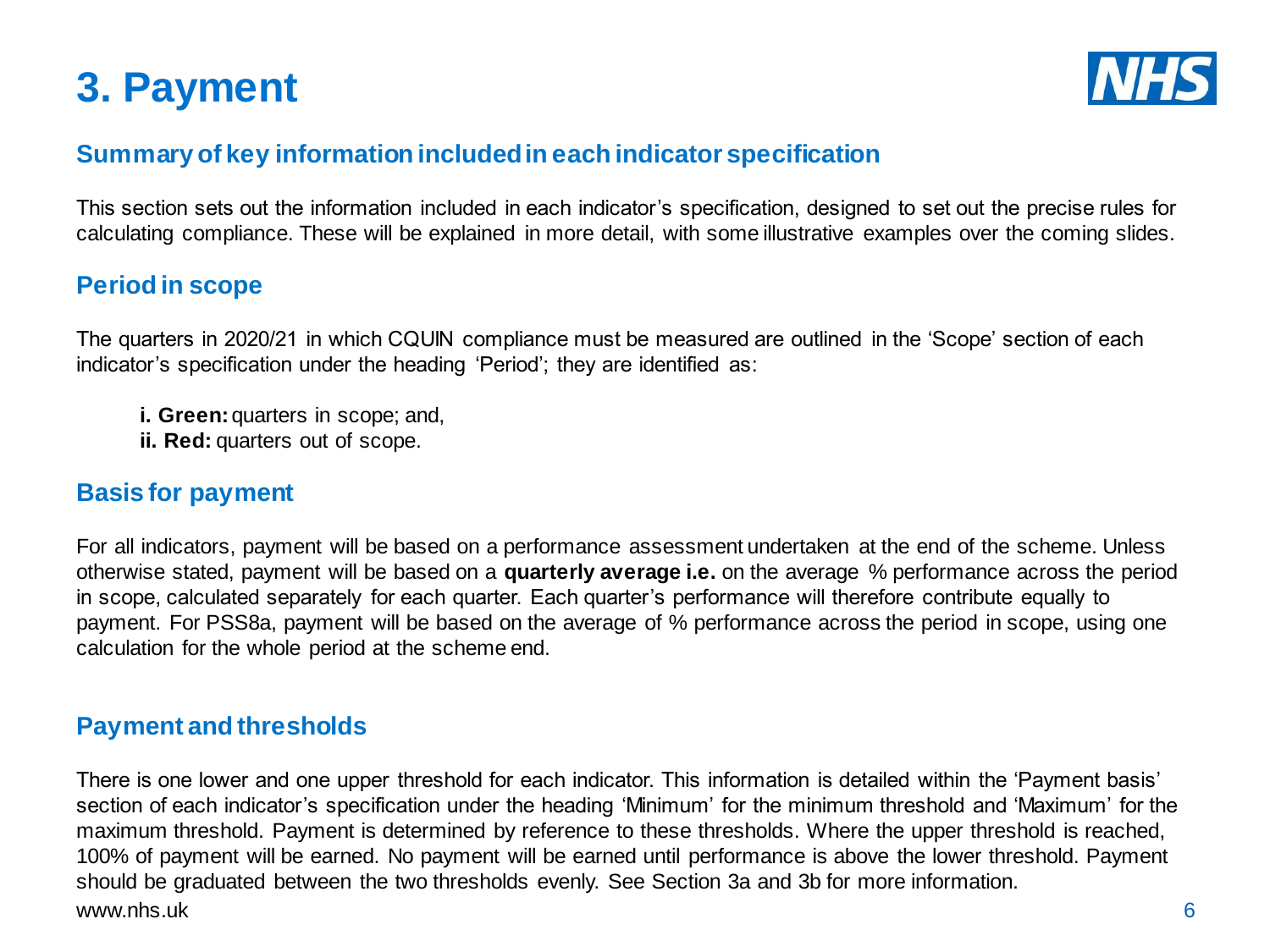

Payment will be based on each provider's uptake of the identified method or process, by reference to the minimum and maximum thresholds for each indicator during the applicable period (payment basis). The table below summarises the relevant thresholds and payment basis that will be used for each of the indicators within the scheme. **Assessment should take place at the end of the scheme and calculated according to the method outlined in section 3b.**

| <b>Indicator</b>                        | Pay basis<br>$(\%)$    | <b>Period in</b><br>scope | <b>Indicator</b>                                                                    | <b>Pay basis</b><br>$(\%)$ | <b>Period</b><br>in scope |
|-----------------------------------------|------------------------|---------------------------|-------------------------------------------------------------------------------------|----------------------------|---------------------------|
| PSS1: Hep C elimination                 | $40 - 90$              | $Q1-4$                    | PSS2: Managing a healthy weight in<br>adult secure MH services                      | $75 - 90$                  | $Q3-4$                    |
| PSS6: Antifungal stewardship            | $75 - 90$              | $Q2-4$                    | PSS3: CAMHS needs formulations in<br>Tier 4 settings                                | $50 - 80$                  | $Q2-4$                    |
| PSS7: Paediatric movement therapy       | $40 - 66$              | $Q3-4$                    | PSS4: D/deaf communications<br>assessments in CAMHS and adult<br>inpatient services | 100                        | $Q1-4$                    |
| PSS8: Severe asthma<br>PSS8a:<br>PSS8b: | $40 - 50$<br>$60 - 80$ | $Q1-4$<br>$Q1-4$          | PSS5: Routine outcome monitoring in<br>perinatal inpatient services<br>PSS5a:       | $75 - 95$                  | $Q2-4$                    |
| PSS9: Shared decision making            |                        | Q2, Q4                    | PSS <sub>5b</sub> :                                                                 | $35 - 55$                  | $Q2-4$                    |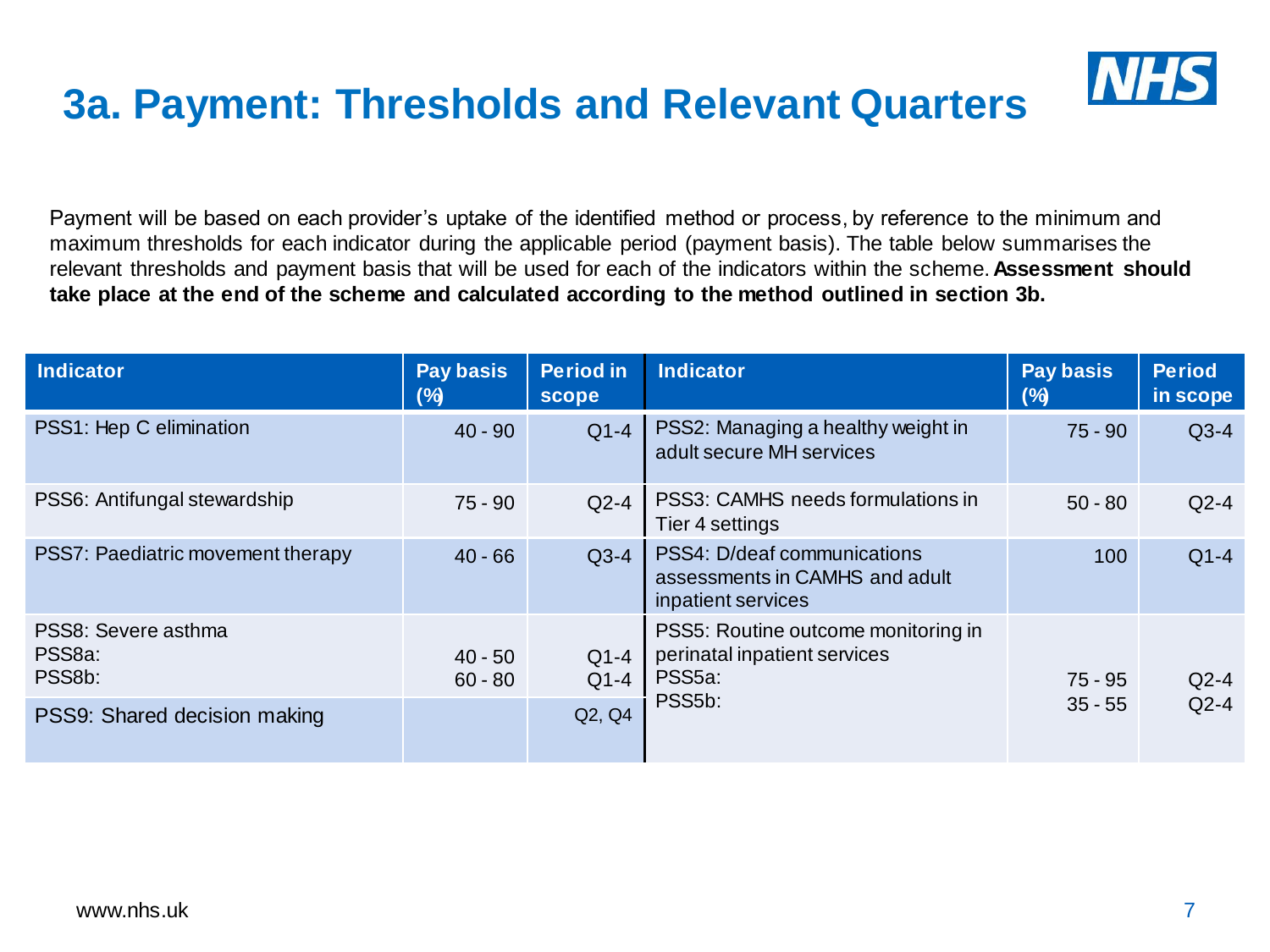# **3b. Calculating Payment: Step 1 – Identifying Performance**



Performance will be based on the entirety of the relevant period.

• For a scheme with periods Q1 to Q4 in scope, the performance will be calculated by averaging the four quarterly performance figures to produce the scheme performance for the indicator, for example:

| <b>Quarterly monitoring</b> |                      |                          |            |     |              |            |     |                |            |     |                    |                        |
|-----------------------------|----------------------|--------------------------|------------|-----|--------------|------------|-----|----------------|------------|-----|--------------------|------------------------|
|                             | Q2<br>Q <sub>1</sub> |                          |            |     | Q3           |            |     | Q <sub>4</sub> |            |     | Scheme performance |                        |
| Num-<br>erator              | Denom-<br>inator     | Perfor-<br>mance<br>(% ) | <b>Num</b> | Den | Perf<br>(% ) | <b>Num</b> | Den | Perf<br>(% )   | <b>Num</b> | Den | Perf<br>(% )       | Annual Performance (%) |
| 25                          | 100                  | 25 <sup>°</sup>          | 35         | 100 | 35           | 45         | 100 | 45             | 55         | 100 | 55                 | $(25+35+45+55)/4 = 40$ |

• In the example below, the period in scope is Q2 to Q4, so here we calculate the average performance across three quarters only.

|     | <b>Quarterly monitoring</b> |             |            |          |              |            |     |                |            |                    |             |                        |
|-----|-----------------------------|-------------|------------|----------|--------------|------------|-----|----------------|------------|--------------------|-------------|------------------------|
|     | Q <sub>1</sub>              |             |            | Q2<br>Q3 |              |            |     | Q <sub>4</sub> |            | Scheme performance |             |                        |
| Num | Den                         | Perf<br>(%) | <b>Num</b> | Den      | Perf<br>(% ) | <b>Num</b> | Den | Perf<br>(% )   | <b>Num</b> | Den                | Perf<br>(%) | Annual Performance (%) |
| N/A | N/A                         | N/A         | 25         | 100      | 25           | 55         | 100 | 55             | 75         | 100                | 75          | $(25+55+75)/3=52\%$    |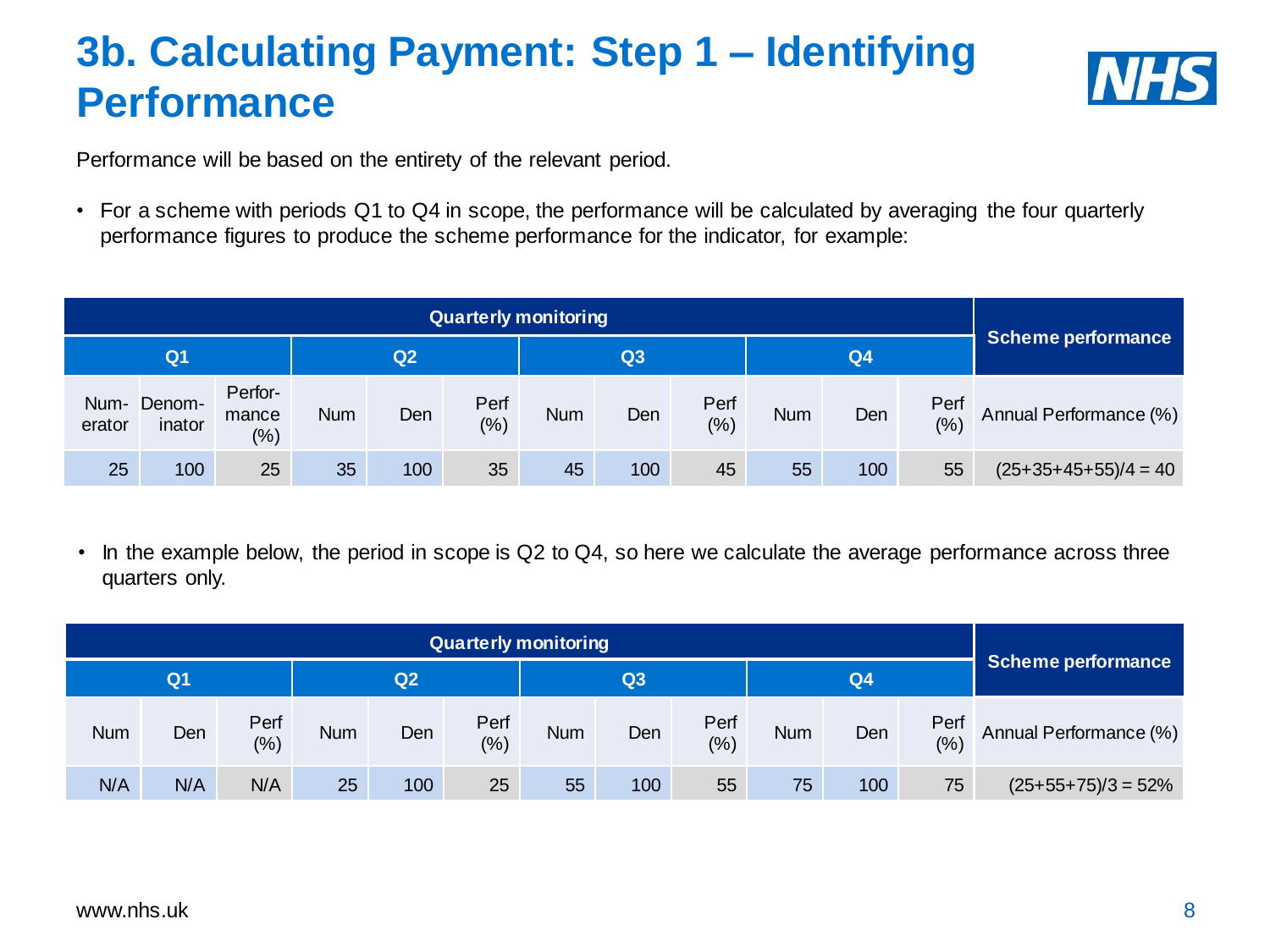# **3b. Calculating Payment: Step 2 – Comparing to Thresholds**



The previous slide explained how to arrive at the overall performance result for the indicators, but how does that relate to the actual CQUIN payment that a provider will earn? Payment will reward providers based on their performance falling between each indicator's minimum and maximum thresholds, using the following formula.

#### *Payment calculation: (Performance – Min) / (Max – Min) = Payment value*

Each indicator has a target performance level that we refer to as 'maximum' on the indicator specifications. There is also a 'minimum' level – this is the level of achievement after which some level of CQUIN payment begins to be earned – and payment is awarded proportionately based on where performance lands between the 'minimum' and 'maximum' threshold. Here are some examples to illustrate this process more clearly.

- **Example 1**: Here, the performance level that the provider has achieved is 40%. This is below the 'minimum' threshold of 50% so no payment has been earned.
- **Example 2:** Here, the performance level that the provider has achieved is 63%. This is between the 'minimum' (25%) and 'maximum' (80%) thresholds and the calculation shows us that this equates to an earning of 69% of the payment available (**69% of £100k = £69k**).
- **Example 3:** Here, the performance level that the provider has achieved is 72%. This is above the 'maximum' threshold of 70% so the provider earns the full potential amount associated with that indicator. Payment is capped at 100% so **100% of £100k = £100k**.

|                     |                    | <b>Threshold</b>     |                  | <b>Calculation</b>                                    | <b>Potential</b>                   | <b>Payment</b> |                           |                |                           |  |  |
|---------------------|--------------------|----------------------|------------------|-------------------------------------------------------|------------------------------------|----------------|---------------------------|----------------|---------------------------|--|--|
| <b>Exam</b><br>-ple | <b>M</b> in<br>(%) | <b>Max</b><br>$(\%)$ | Perfor-<br>mance | (Performance - Min) / (Max -<br>$Min$ = Payment value | <b>CQUIN</b><br>indicator<br>value | $\frac{1}{2}$  | <b>Calculation (£k)</b>   | £k             | <b>Result</b>             |  |  |
|                     | 50                 | 90                   | 40%              | $(40\% - 50\%) / (90\% - 50\%) = -25\%$               | £100k                              | $0\%$          | $100k \times 0\% = 0$     | $\overline{0}$ | N <sub>o</sub><br>payment |  |  |
| $\overline{2}$      | 25                 | 80                   | 63%              | $(63\% - 25\%) / (80\% - 25\%) = 69\%$                | £100k                              | 69%            | $100k \times 69\% = 69$   | 69             | Partial                   |  |  |
| $\overline{3}$      | 30                 | 70                   | 72%              | $(72\% - 30\%) / (70\% - 30\%) = 105\%$               | £100k                              | 100%           | $100k \times 100\% = 100$ | 100            | Full<br>payment           |  |  |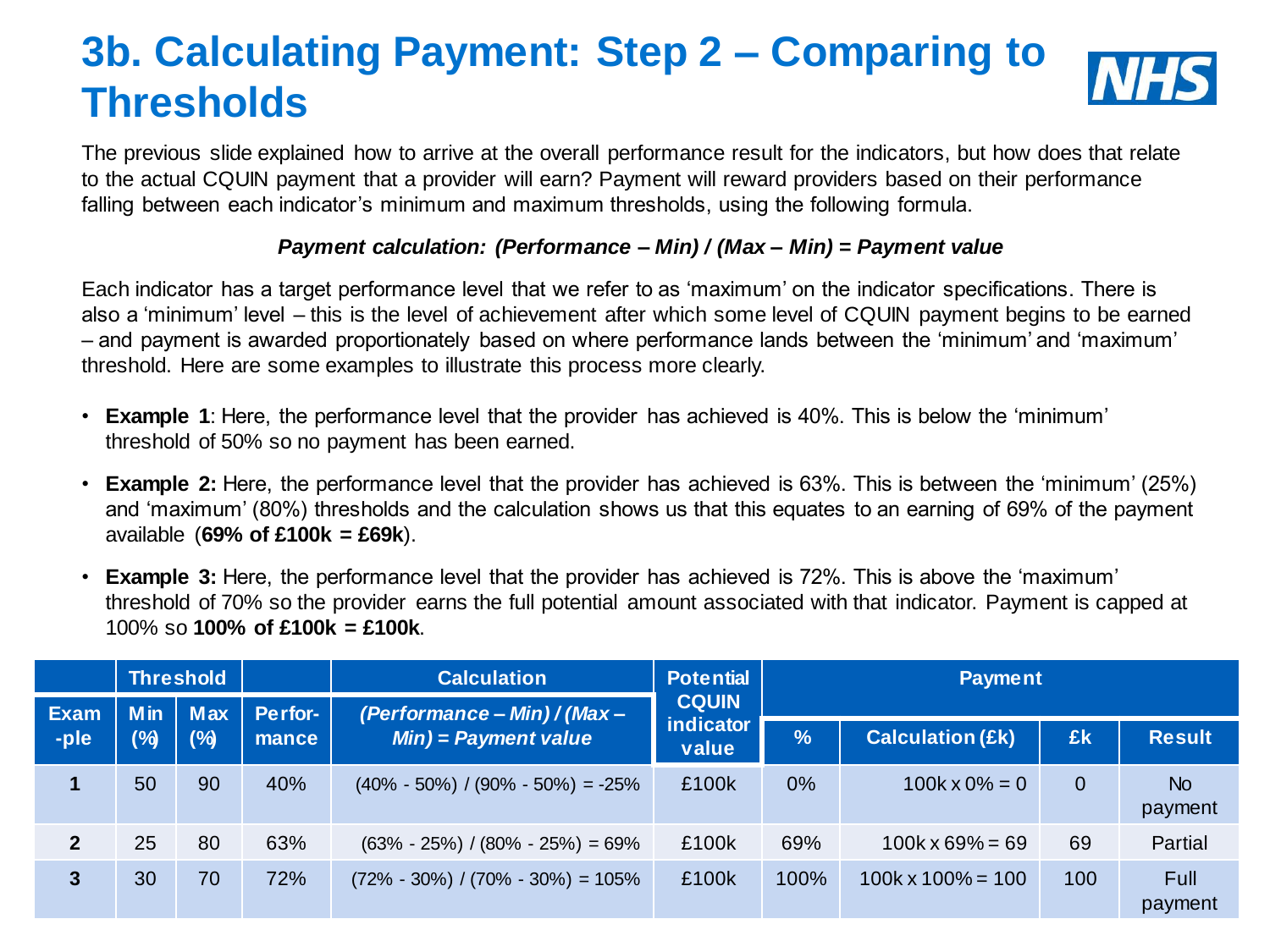# **3c. In-year Payment and End-of-year Reconciliation**



NHS England and Improvement does not mandate a specific approach to paying CQUIN monies to providers in advance of a final CQUIN earnings calculation being made at the year end. Many commissioners, for example, will choose to pay a regular amount throughout the year. In all instances though, **the assessment of actual performance should take place at the end of the year and any over/ under payment should be reconciled on the basis of actual performance**.

So, how is any reconciliation requirement assessed?

The two examples below show scenarios where regular CQUIN payments have been paid throughout the year against an indicator, where the provider achieved a performance level which meant they had earned 81% of the potential CQUIN value of £100k (**81% of £100k = £81k**).

- **Example 1**: The commissioner has made four quarterly payments of £25k, totalling £100k. The provider actually earned £81k, so the commissioner has **overpaid by £19k**.
- **Example 2**: The commissioner has made two payments of £25k, totalling £50k. The provider actually earned £81k, so the commissioner has **underpaid by £31k**.

| Example        | <b>Potential</b><br><b>CQUIN</b> | End of<br>In-year payments (£,000)<br>scheme | <b>Due</b><br>based on | <b>Reconciliation</b> |                |              |                            |                             |                                                         |                           |                            |
|----------------|----------------------------------|----------------------------------------------|------------------------|-----------------------|----------------|--------------|----------------------------|-----------------------------|---------------------------------------------------------|---------------------------|----------------------------|
|                | indicator<br>value               | Q <sub>1</sub>                               | Q2                     | Q3                    | Q <sub>4</sub> | <b>Total</b> | perfor-<br>mance<br>$(\%)$ | perfor-<br>mance<br>(E,000) | Calculation (+ $ve =$<br>overpaid, $-ve =$<br>underpaid | <b>Amount</b><br>overpaid | <b>Amount</b><br>underpaid |
|                | £100k                            | 25                                           | 25                     | 25                    | 25             | 100          | 81%                        | £81k                        | $100 - 81 = 19$                                         | £19k                      |                            |
| $\overline{2}$ | £100k                            |                                              | 25                     |                       | 25             | 50           | 81%                        | £81k                        | $50 - 81 = -31$                                         |                           | £31k                       |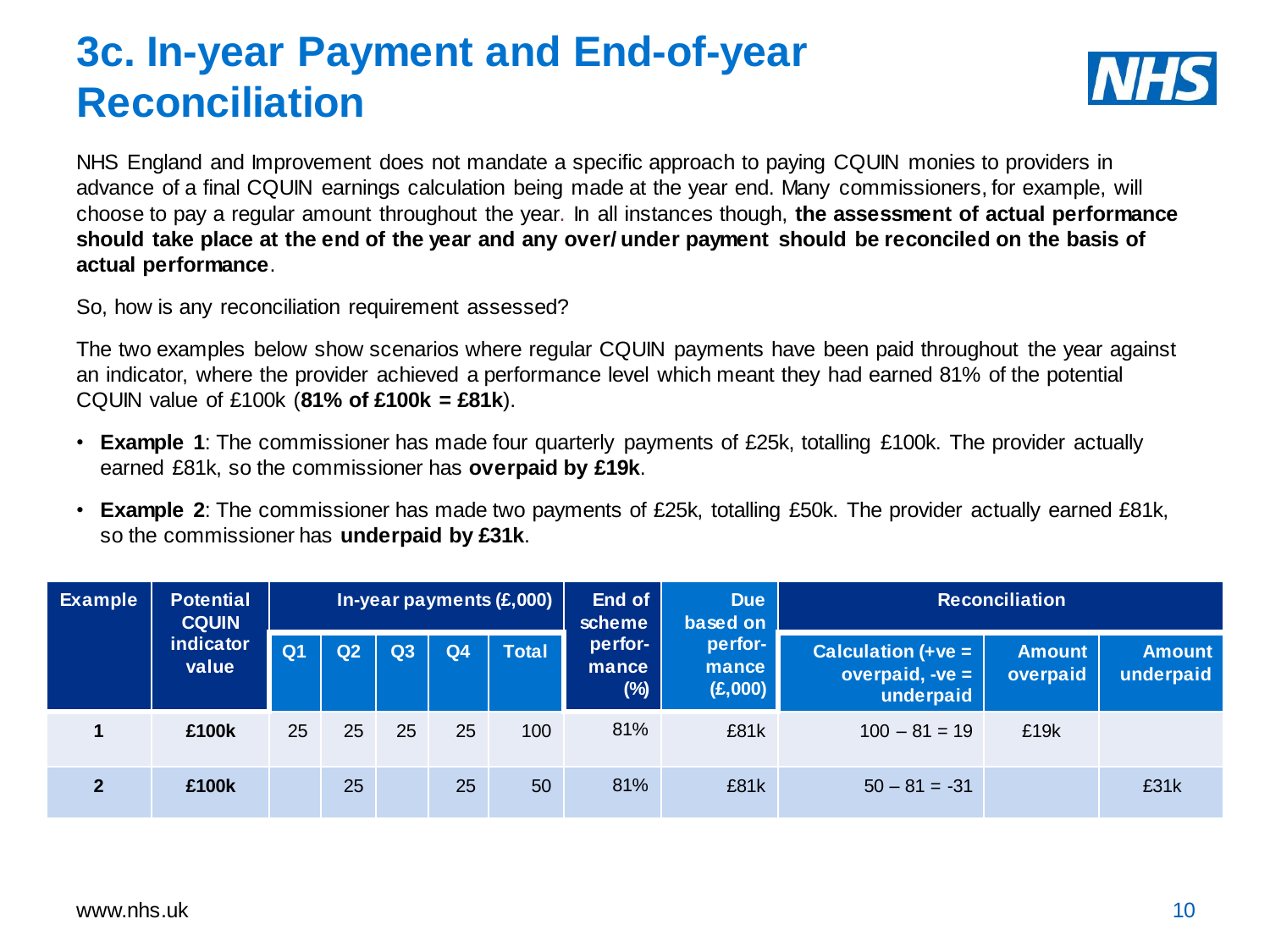# **4. Understanding Performance**



#### **4.a. Collecting sample data**

Two indicators, PSS2 (Adult Secure Healthy Weight) and PSS6 (Antifungal Stewardship) require audits. The approach of using random sampling where possible is designed to minimise collection burden, whilst ensuring measurement is representative of a provider's true performance.

#### **4.b. Random sampling methods**

**1) True randomisation:** every record matching the denominator needs to be assigned a unique reference number consecutively from 1 to x. Then a random number generator (e.g. [http://www.random.org](http://www.random.org/)/) is used with 1 and x setting the lower and upper bounds. The desired number of records are then identified using the random number generator from within these bounds.

For example, with 1,000 records, and a sample of 100,  $x=1,000$ . Number each record from 1 to 1,000. Randomly generate numbers using a random number generator until 100 numbers between 1 and 1,000 are generated e.g. 7, 77, 999, 452, 128… These are the chosen records for auditing.

**2) Systematic sampling**: every record matching the denominator needs to be assigned a unique reference number consecutively from 1 to x but only after the records have been ordered in a way that doesn't have any clinical significance (e.g. acuity), for example, using the electronic patient ID number. A repeat interval 'i' is then calculated by i=x/(the number to be sampled), so that every 'i'th record will be selected after the first record has been randomly generated between 1 and i.

For example, with 1,000 records and a sample of 100,  $i=1,000/100 = 10$ . So the first record will be randomly selected between 1 and 10 and then the 10th record from this will be used. For example. record 7, 17, 27, 37, 47… will be chosen for auditing.

www.nhs.uk 2008 and 2008 and 2008 and 2008 and 2008 and 2008 and 2008 and 2008 and 2008 and 2008 and 2008 and In instances where local systems cannot provide an exact list of records matching the denominator (e.g. unable to apply the 'exclusions' shown in the indicator specification), then the above methods can still be used although some records may end up being discounted when reviewing the case notes. Either the method should be repeated until 100 records are identified or more than 100 random records can be generated at the start to allow for the need to discount cases that do not meet the denominator.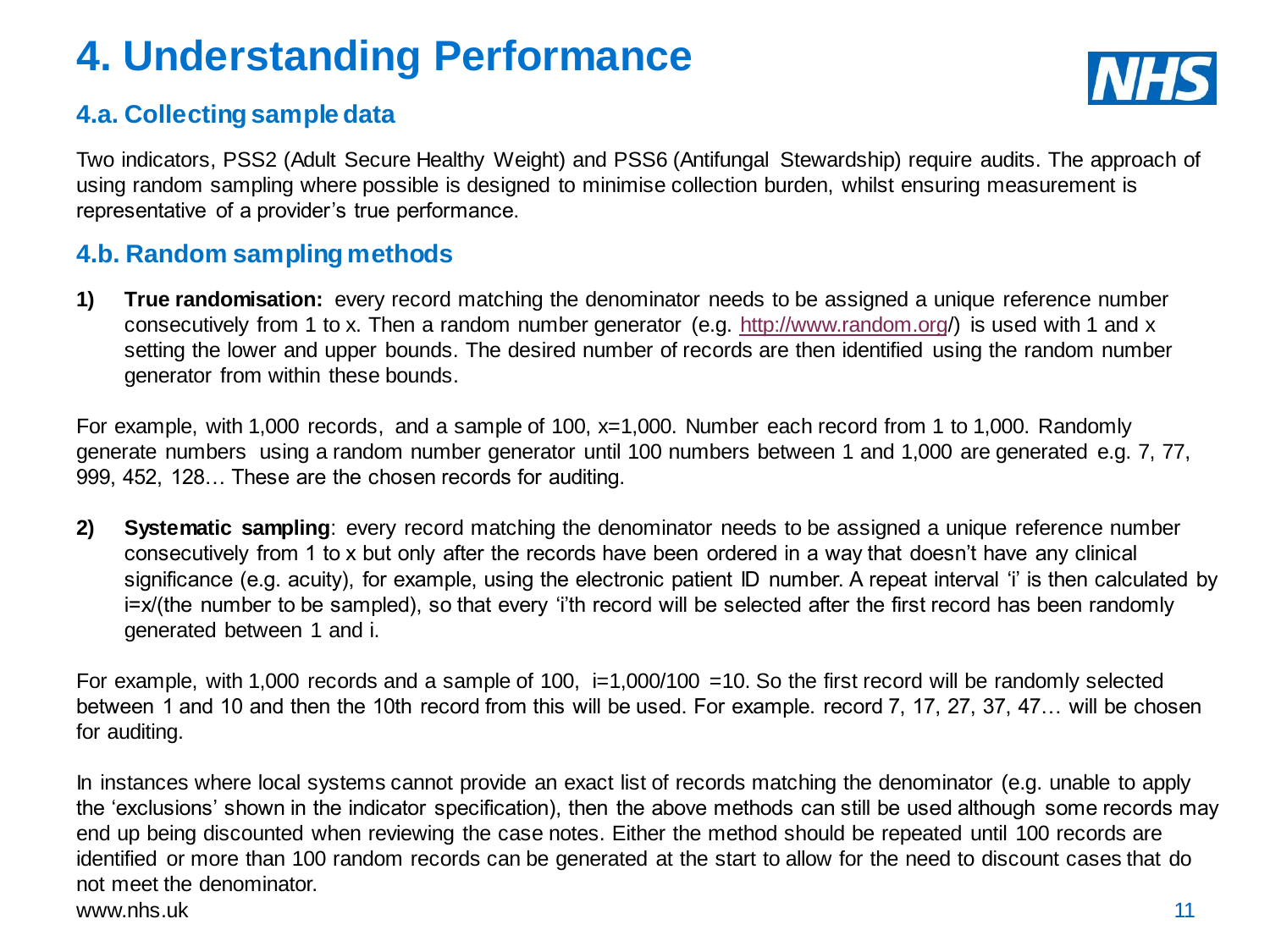# **4. Understanding Performance**



#### **4.c. Collecting quarterly data: quota sampling**

Quota sampling is a non-random approach to case selection, where case notes are systematically searched to identify those that match the denominator. Even with care this method can lead to samples that poorly represent a provider's true performance, and **should be avoided** if at all possible and must be used only after **consulting with clinical audit colleagues**.

The case note system adopted locally is crucial in determining how best to apply quota sampling in order to ensure a representative sample is obtained:

- **Patient ID**: If case notes are ordered purely by a randomly assigned patient ID then case notes can be searched consecutively from any position until the appropriate number of cases are identified.
- **Chronological:** If case notes are chronologically ordered then these should be selected in a way that ensures the time period is well represented. For example, searching through case notes from day 1 of the quarter until a case matching the denominator is identified, and then repeating for each subsequent day of the quarter. This can then be repeated from day 1 until the appropriate number of records have been identified.
- **Clinical:** In addition, if case notes are categorised clinically, or split across clinical settings (e.g. wards) that are all relevant to the CQUIN then, similarly, case notes should be searched consecutively from each category or setting. This may need to be combined with chronological approaches above.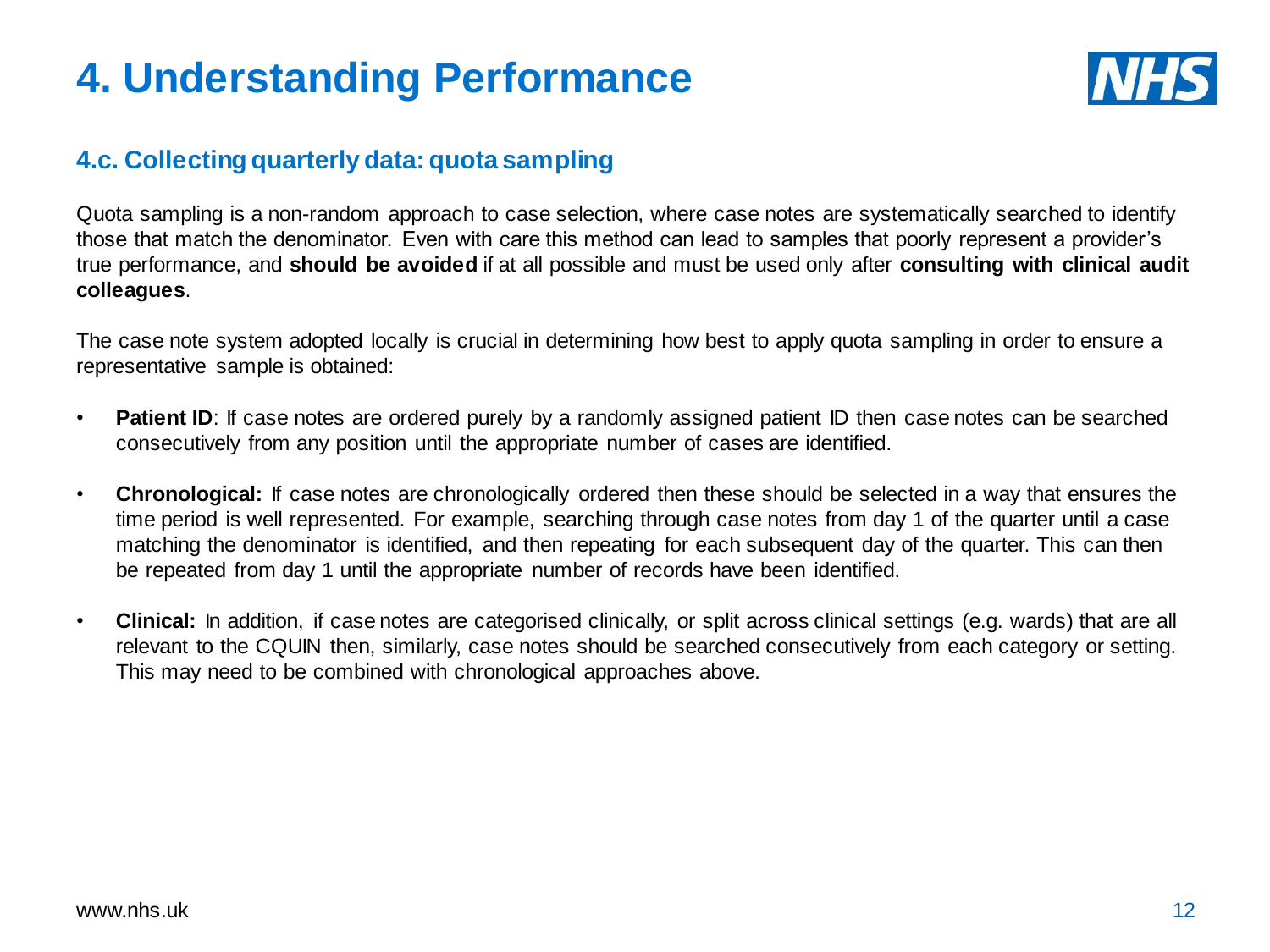# **4.d. Data Collection and Reporting**



For the 2020/21 CQUIN scheme we will be collecting CQUIN compliance data quarterly from regional commissioners via a national compliance template by the end of the following quarter (e.g. Q1 compliance data will be collected by the end of Q2). Specific details will be updated and communicated in due course.

This process is vital in ensuring there is transparent data on performance across the country, allowing providers and commissioners to understand their comparative progress in delivering the areas set out in the scheme. It will further allow us to provide regular updates to regions, alongside national policy and clinical teams, helping to direct support as needed.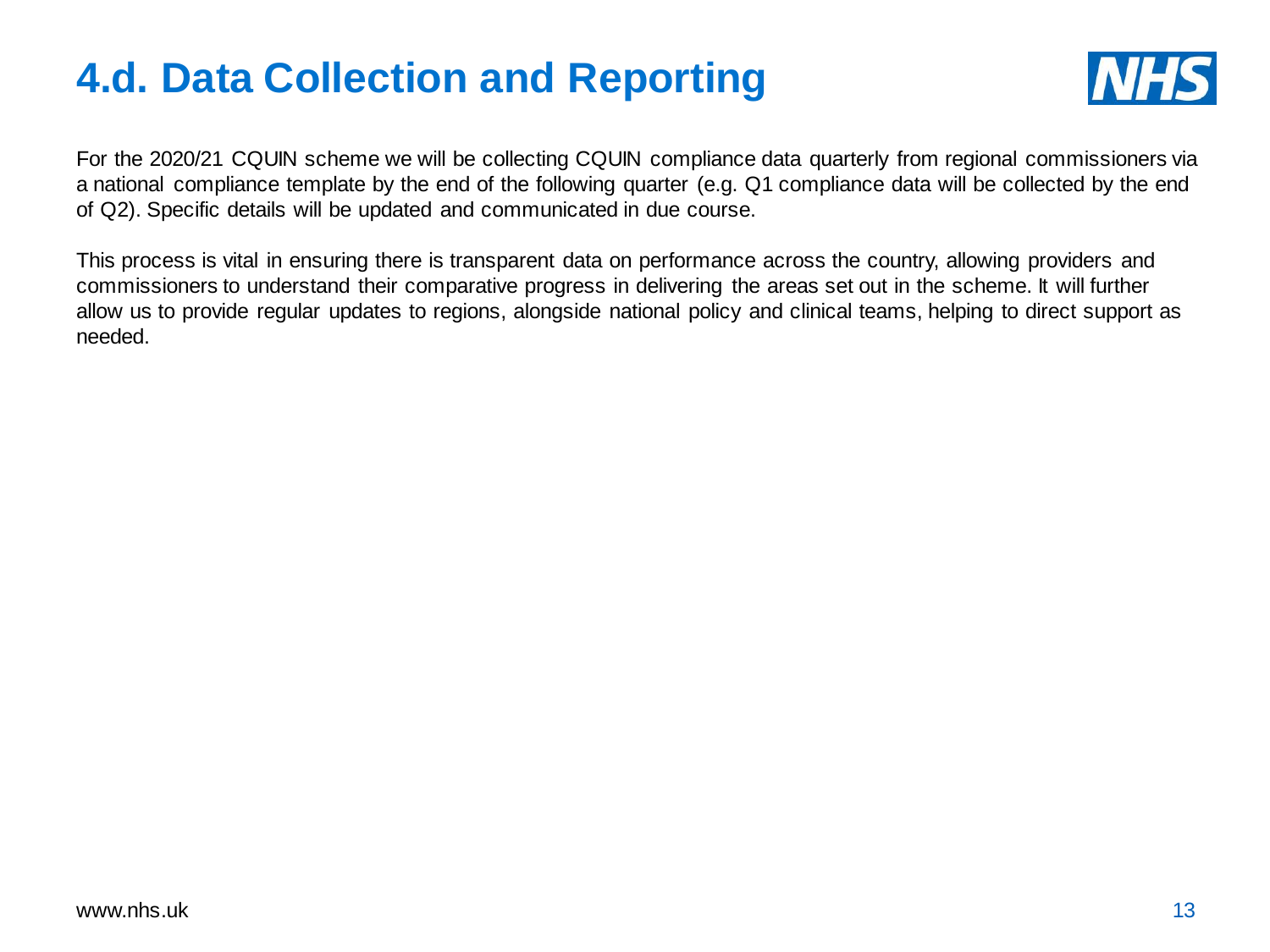# **5a. CQUIN Indicators: Acute**



| <b>PSS1:</b> Achieving Hepatitis C Elimination | 15 |
|------------------------------------------------|----|
| <b>PSS6: Antifungal Stewardship</b>            | 16 |
| <b>PSS7: Paediatric Movement Therapy</b>       | 17 |
| <b>PSS8: Severe Asthma</b>                     | 18 |
| <b>PSS9:</b> Shared Decision Making (SDM)      | 19 |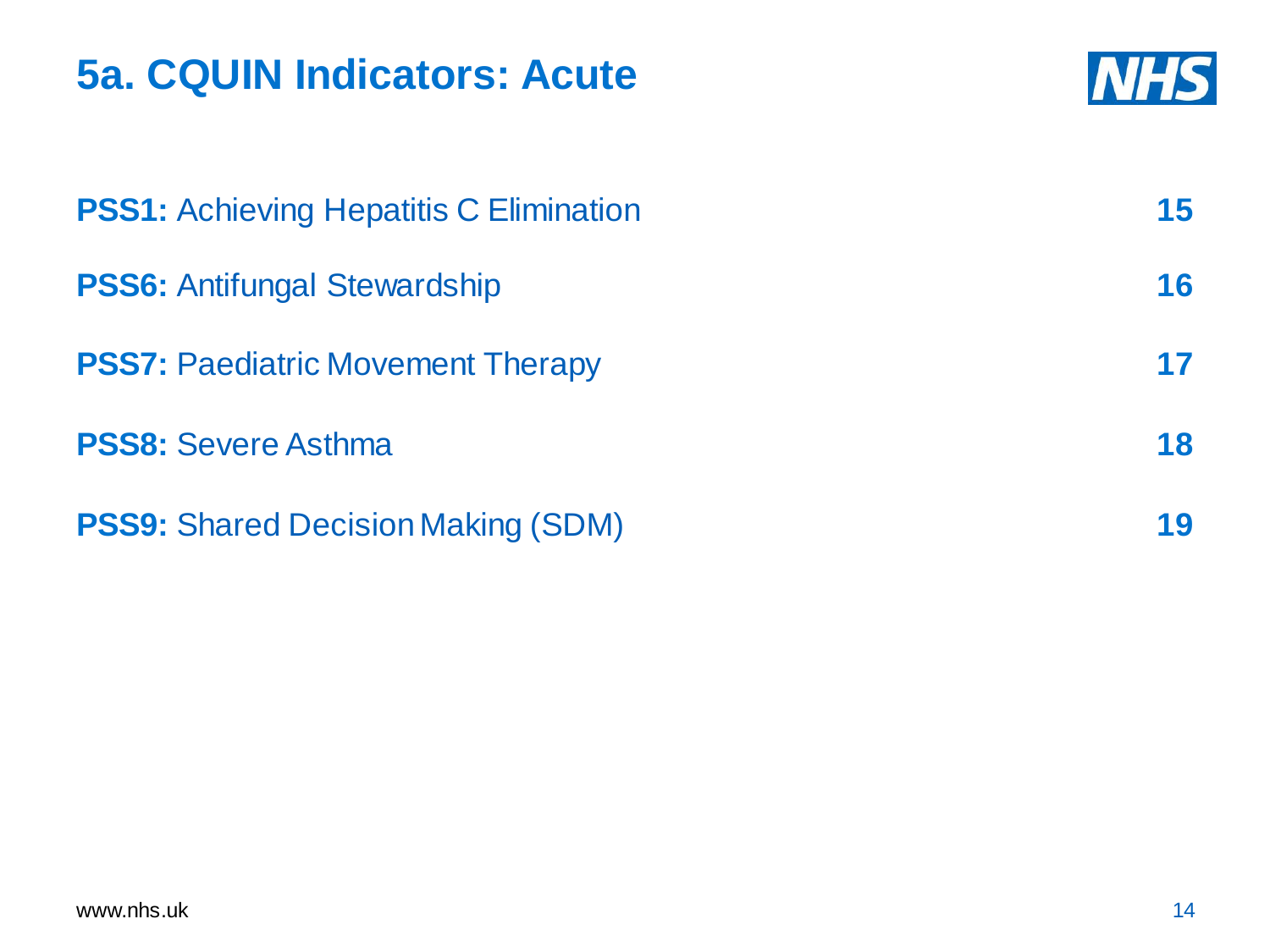# **PSS1: Achieving Hepatitis C Elimination**



| <b>Services in scope</b><br>HCV case finding and treatment,<br>carried out by the 23 lead Hep C<br>centres | Data Source(s) & Reporting<br>Routine provider submissions to Blueteq and the HCV Registry as per 2019/20 Hep C<br><b>Elimination CQUIN.</b>                                                                                                                                                                                                                             |
|------------------------------------------------------------------------------------------------------------|--------------------------------------------------------------------------------------------------------------------------------------------------------------------------------------------------------------------------------------------------------------------------------------------------------------------------------------------------------------------------|
|                                                                                                            |                                                                                                                                                                                                                                                                                                                                                                          |
| <b>Payment levels</b><br>Minimum: 40%<br>Maximum: 90%<br>Scope: $\sqrt{21}$<br> Q2 <br> Q3 <br>Q4          | <b>Description</b><br>Co-ordination of Operational Delivery Networks to work towards Hepatitis C elimination<br>by delivering an out of hospital-based HCV Programme, liaising with stakeholders such<br>as prisons, probation services, community pharmacies, drug and alcohol services,<br>GPs and patient groups to identify, test and engage people living with HCV. |
|                                                                                                            | Indicator:                                                                                                                                                                                                                                                                                                                                                               |
|                                                                                                            | The proportion of patients treated, relative to the 2020/21 run rate                                                                                                                                                                                                                                                                                                     |
| <b>Accessing support</b><br><b>Central Support Team:</b><br>england.hepc-enquiries@nhs.net                 | <b>Numerator</b><br>The number of patients treated in the area                                                                                                                                                                                                                                                                                                           |
|                                                                                                            | <b>Denominator</b>                                                                                                                                                                                                                                                                                                                                                       |
|                                                                                                            | The 2020/21 run rate. The run rate will be set by NHSE/I, to ensure progress is<br>continued to be made towards elimination.                                                                                                                                                                                                                                             |
|                                                                                                            |                                                                                                                                                                                                                                                                                                                                                                          |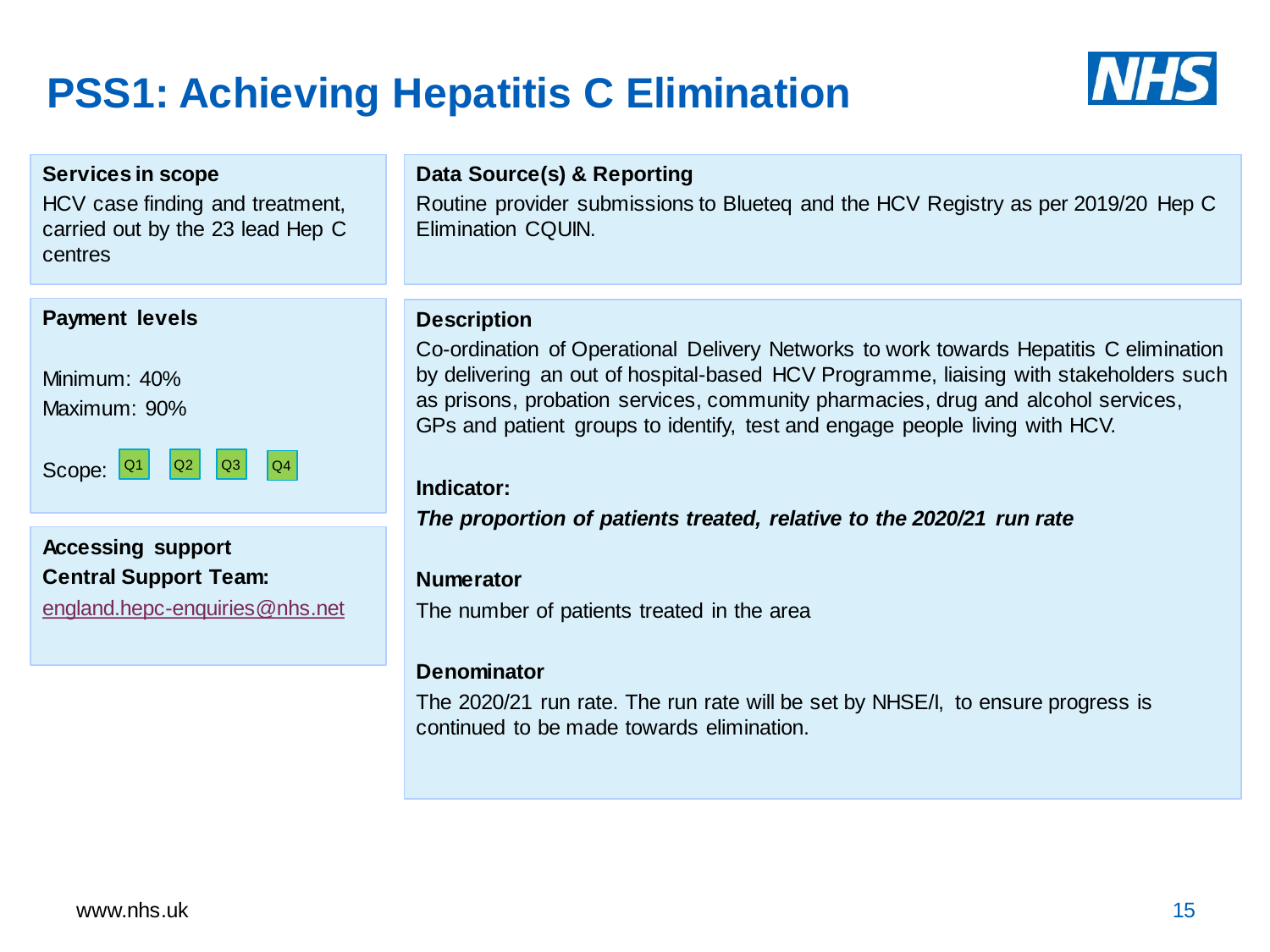# **PSS6: Antifungal Stewardship**



#### **Services in scope**

Those where there is a high use of antifungals for patients with invasive fungal infection

#### **Payment levels**

Minimum: 75% Maximum: 90%



#### **Accessing support**

**Contact** 

[england.improvingvalue@n](mailto:england.improvingvalue@nhs.net) hs.net

#### **Supporting Documents**

Implementation Pack available from the 2019/20 [CQUIN webpages.](https://www.england.nhs.uk/publication/pss1-meds-optimisation-pss-cquin-indicator/) Additional 2020/21 guidance available on the [PSS CQUIN Future NHS](https://future.nhs.uk/CQUINimp/view?objectID=17835888)  Collaboration Platform Email [PSSCQUIN@nhs.net](mailto:PSSCQUIN@nhs.net) for access

www.nhs.uk

#### **Data Source(s) & Reporting**

PHE Fingertips Database. Compliance will be assessed centrally and reports sent to regions. The minimum number of patient records audited is to be 20 patients per quarter. If a Trust has fewer than 20 patients all cases must be audited. Regional commissioners have the discretion to ask larger Trusts to audit more than 20 patients where resources allow, up to a maximum of 30% of total patients receiving an antifungal.

#### **Description**

Antifungal stewardship (AFS) teams to carry out patient audits and to address the shortfall in use of key diagnostics that can better target usage of antifungals for patients with invasive fungal infection. AFS teams to involve at least two of the following:

- Antimicrobial pharmacist
- Infectious Diseases consultant
- Clinical microbiologist
- Consultant for intensive care
- Consultant for haematology and/or oncology
- Specialist pharmacist haematology and/or oncology
- Specialist pharmacist intensive care unit

#### **Indicator:**

*The proportion of patients treated by approved antifungals as per local guidelines and reviewed appropriately by the AFS team within 7 days*

#### **Numerator**

The number of patients, whose records are audited, who are found to have been treated by approved antifungals as per local guidelines and to have been reviewed appropriately by the AFS team within 7 days

#### **Denominator**

Target number of patient records as agreed with the Commissioner, with advice from regional pharmacy leads and the Improving Value Antifungal Stewardship Project Group.

#### **Exclusions**

Fluconazole/nystatin, any topical use of antifungals, prophylaxis, patients who received antifungals for thrush /<br>superficial fungal infections superficial fungal infections.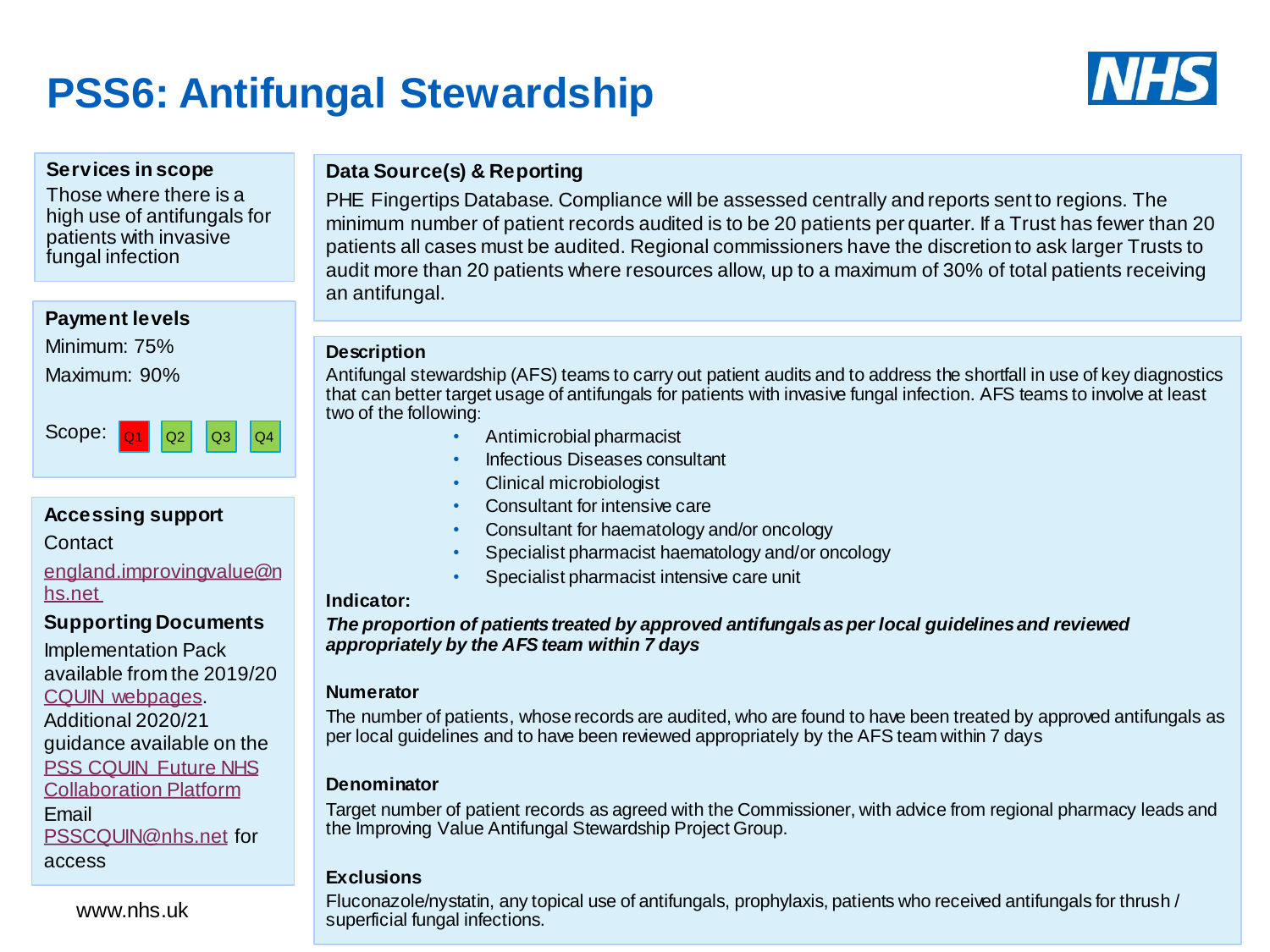# **PSS7: Paediatric Movement Therapy**



#### **Services in scope**

19 named lead providers of specialised children's services



**Accessing support Contact** [Charlie.Fairhurst@gstt.nhs.uk](mailto:Charlie.Fairhurst@gstt.nhs.uk)

#### **Supporting Documents**

[Available from the PSS CQUIN](https://future.nhs.uk/CQUINimp/view?objectID=17835888) Future NHS Collaboration Platform. Email [PSSCQUIN@nhs.net](mailto:PSSCQUIN@nhs.net) for access

#### **Data Source(s) & Reporting**

Cerebral Palsy Integrated Pathway (CPIP) Database hosted by Dundee University

#### **Description**

To develop networks to support referral pathways, ensuring patients receive a CPIP assessment and that it is entered into the national database.

Although this was a 2019/20 CQUIN, the indicator has been refocussed and is open to 19 named lead providers of specialised children's services including those who did not take part in the 2019/20 Paediatric Movement Therapy CQUIN.

#### **Indicator:**

*The proportion of Cerebral Palsy patients having received a Cerebral Palsy Integrated Pathway (CPIP) assessment that is entered on the national database*

#### **Numerator**

The number of Cerebral Palsy patients served by the network, of which the lead specialised provider is the host, having received a CPIP assessment that is entered on the national database

#### **Denominator**

The number of eligible Cerebral Palsy paediatric patients. Data to be provided by the CRG.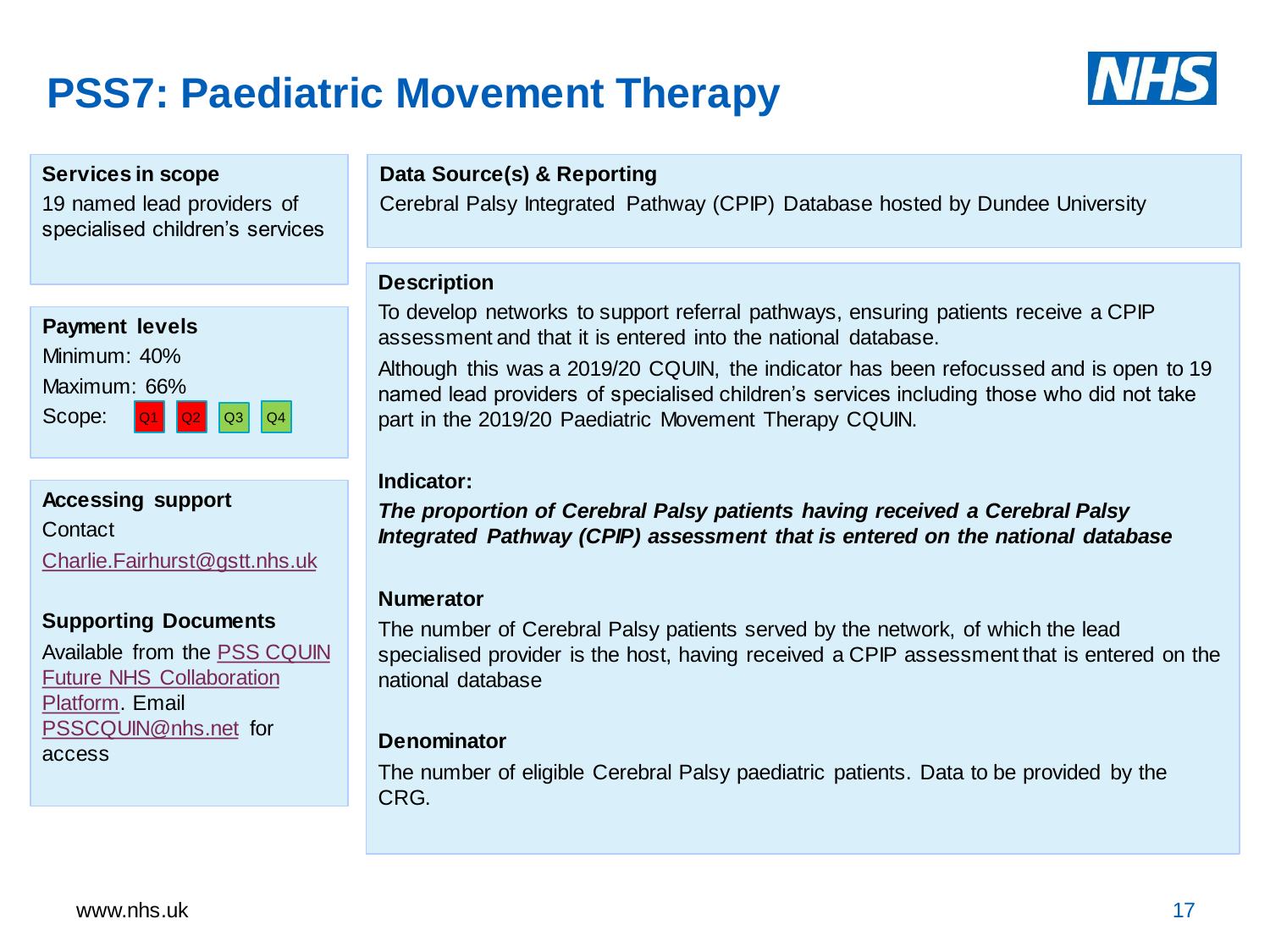# **PSS8: Severe Asthma**



| <b>Services in scope</b><br>Named Asthma Centres working with all referring DGHs in each<br>network                                                                                                                                                                                                                                                                                                                                                                                                                                                                       | Data Source(s) & Reporting<br>Blueteq; Severe Asthma Registry.                                                                                                                                                                                                                                                                                                                                                                                                                                                                                                                                                                          |
|---------------------------------------------------------------------------------------------------------------------------------------------------------------------------------------------------------------------------------------------------------------------------------------------------------------------------------------------------------------------------------------------------------------------------------------------------------------------------------------------------------------------------------------------------------------------------|-----------------------------------------------------------------------------------------------------------------------------------------------------------------------------------------------------------------------------------------------------------------------------------------------------------------------------------------------------------------------------------------------------------------------------------------------------------------------------------------------------------------------------------------------------------------------------------------------------------------------------------------|
| <b>Payment levels</b><br>Two components, equally weighted:<br>a. Minimum: 40% of existing patients,<br>Maximum: 50% of existing patients<br>Payment made on the performance across the whole year<br>Scope:   <sub>Q1</sub>  <br>Q2<br>Q4<br>Q3<br>b. Minimum: 60% of new patients;<br>Maximum: 80% of new patients<br>Payment made on average quarterly performance<br>Scope: $_{Q1}$<br>Q2<br> Q3 <br>Q <sub>4</sub><br>Partial payment rules: 50% of payment made on reaching the<br>minimum threshold                                                                 | <b>Description</b><br>Year 2 of the CQUIN scheme supporting the prescribing and<br>management of patients with severe asthma.<br>Any named specialised asthma centre that did not take part in<br>the 2019/20 severe asthma can still take up the 2020/21<br>CQUIN.<br>Indicator:<br>The proportion of severe asthma patients on biologics<br>who are entered into the Severe Asthma registry, having<br>been discussed within MDT<br><b>Numerator</b><br>a. The number of patients currently on a biologic who had not<br>been discussed in an MDT, who now have their data<br>entered in the Severe Asthma Registry, having had their |
| <b>Accessing support</b><br>Severe asthma toolkit to be published in early 2020/21; Improving<br>Value implementation pack already available on Sharepoint; email<br>england.improvingvalue@nhs.netfor access.<br>Support Contacts: alannah.thornton1@nhs.net and<br>Kathy.blacker@nhs.net<br>The Severe Asthma Collaborative, supported by the Improving Value<br>Severe Asthma Project Team, will provide updated guidance<br><b>Supporting Documents</b><br>Available on the <b>PSS CQUIN Future NHS Collaboration Platform</b> .<br>Email PSSCQUIN@nhs.net for access | eligibility checked through MDT discussion.<br>b. The number of new patients who have their data entered<br>in the Severe Asthma Registry, having been discussed<br>within MDT<br><b>Denominator</b><br>a. The number of existing severe asthma patients on<br>biologics not featuring on the Severe Asthma registry<br>b. The number of new severe asthma patients<br><b>Exclusions</b><br>Those who do not give consent                                                                                                                                                                                                               |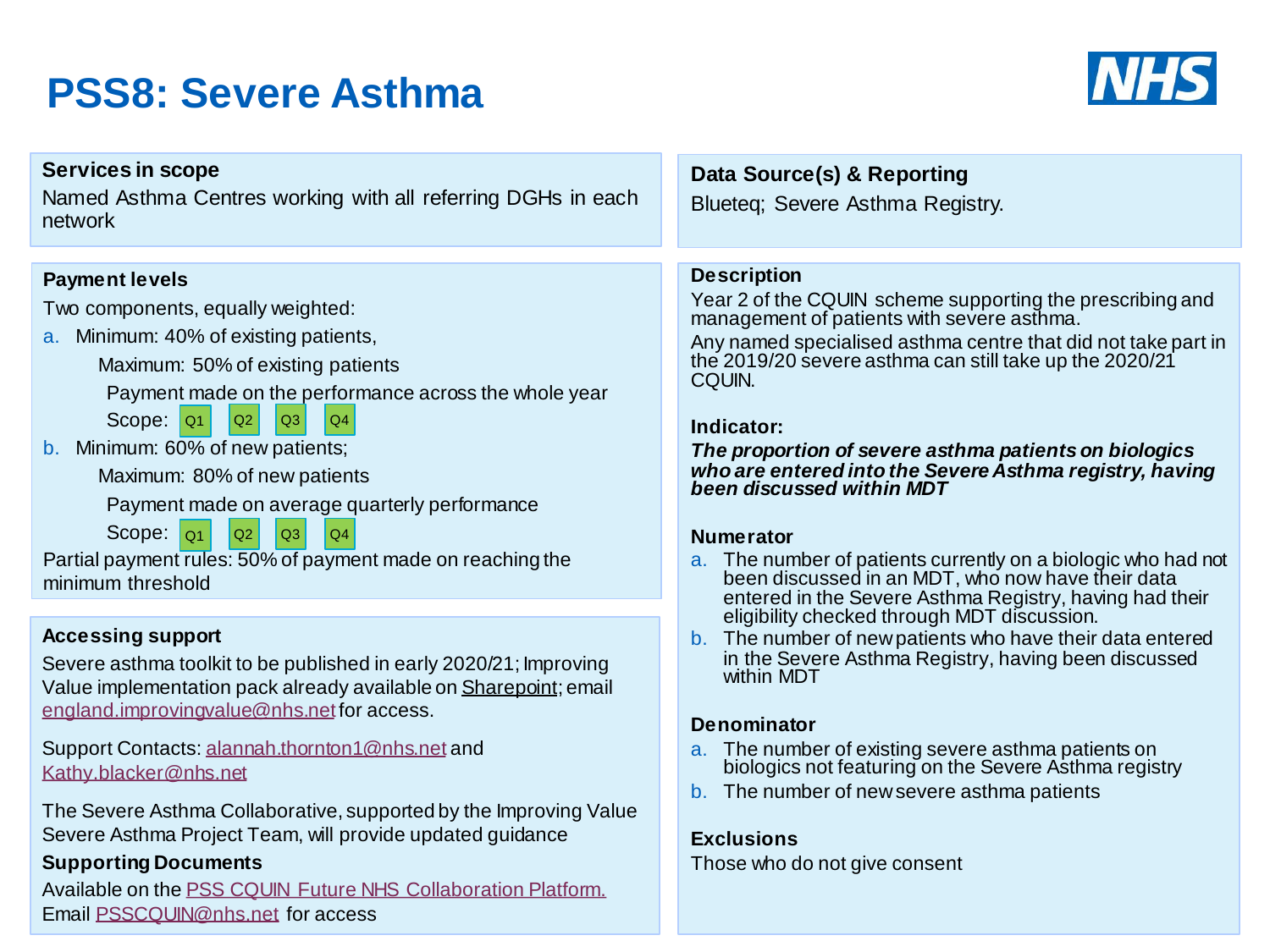# **PSS9: Shared Decision Making (SDM)**



#### **Services in scope**

Cancer, cardiovascular and neuroscience pathways involving decision points relating to: ablation for atrial fibrillation and aortic stenosis; cardiac surgery (CABG vs PCI); neurosurgery; early stage lung cancer; palliative chemotherapy; localised prostate cancer; adjuvant use of chemotherapy for colorectal cancer. Additional pathways can be included subject to agreement.

#### **Payment levels**

CQUIN payment made on improvement to SDMQ9 mean score between baseline data collection (in Q2) and follow-up data collection (in Q4), OR on maintenance of 75% SDMQ9 score across the two collections (as agreed with the commissioner). Mean score calculated across all applicable pathways.

Scope: |  $Q1$  Q2

Partial payment made for maintenance of a mean score of between 65% and 75%.

#### **Accessing support**

Support will be offered in support of all four pillars of shared decision making: commissioned services, supportive systems and processes, prepared public and trained teams.

Contact [england.shareddecisionmaking@nhs.net](mailto:england.shareddecisionmaking@nhs.net)

Support is also available via the **Improving Value Scheme**, within which Commissioners can make use of the [Business case](https://nhsengland.sharepoint.com/:w:/r/TeamCentre/Operations/SpecialisedCommissioning/TWA/Improving Value/3 16 17 Improving Value Programme/Improving Value Schemes/IV Schemes/Schemes for Local Implementation/Personalised Care/supportive documents/130619_Personalisation Business Case final 2.docx + cover paper.docx?d=w4af2038104a94ef7bdc810de4aa90432&csf=1&e=YViGOG) documentation. Please email [jill.lockhart1@nhs.net](mailto:jill.lockhart1@nhs.net) for access)

#### **Supporting Documents**

[FAQs and guidance available on the PSS CQUIN Future NHS Collaboration](https://future.nhs.uk/CQUINimp/view?objectID=17835888)  Platform. Please see also:

<https://www.england.nhs.uk/shared-decision-making/guidance-and-resources/>

• SDM [implementation checklist](https://www.england.nhs.uk/wp-content/uploads/2019/01/shared-decision-making-implementation-checklist.docx)

[https://www.nice.org.uk/about/what-we-do/our-programmes/nice-guidance/nice](https://www.nice.org.uk/about/what-we-do/our-programmes/nice-guidance/nice-guidelines/shared-decision-making)guidelines/shared-decision-making

#### **Data Source(s) & Reporting**

Assessment of SDMQ9 questionnaires issued to patients following conversations at key decision points on specified clinical pathways. CollaboRATE questionnaires may be used on agreement with the commissioner if already in operation.

[http://www.patient-als-partner.de/media/sdm-q-](http://www.patient-als-partner.de/media/sdm-q-9_english_version.pdf)9 english version.pdf

[http://www.glynelwyn.com/collaborate](http://www.glynelwyn.com/collaborate-measure.html)measure.html

#### **Description**

Achieving high quality shared decision making conversations to support patients to make informed decisions based on available evidence and their personal values and preferences and knowledge of the risks, benefits and consequences of the options available to them

**Indicator:** 

*Patient satisfaction with shared decision making conversations at key decision points*

#### **Value**

The mean score of SDMQ9 responses in Q4 relative to Q2, reported by a cross-section of patients at each data collection, reaching specified decision points within pathways in scope.

provided by the national team to assess improvement. An 'improvement' in the mean score refers to a change that is statistically significant. Analytical support will be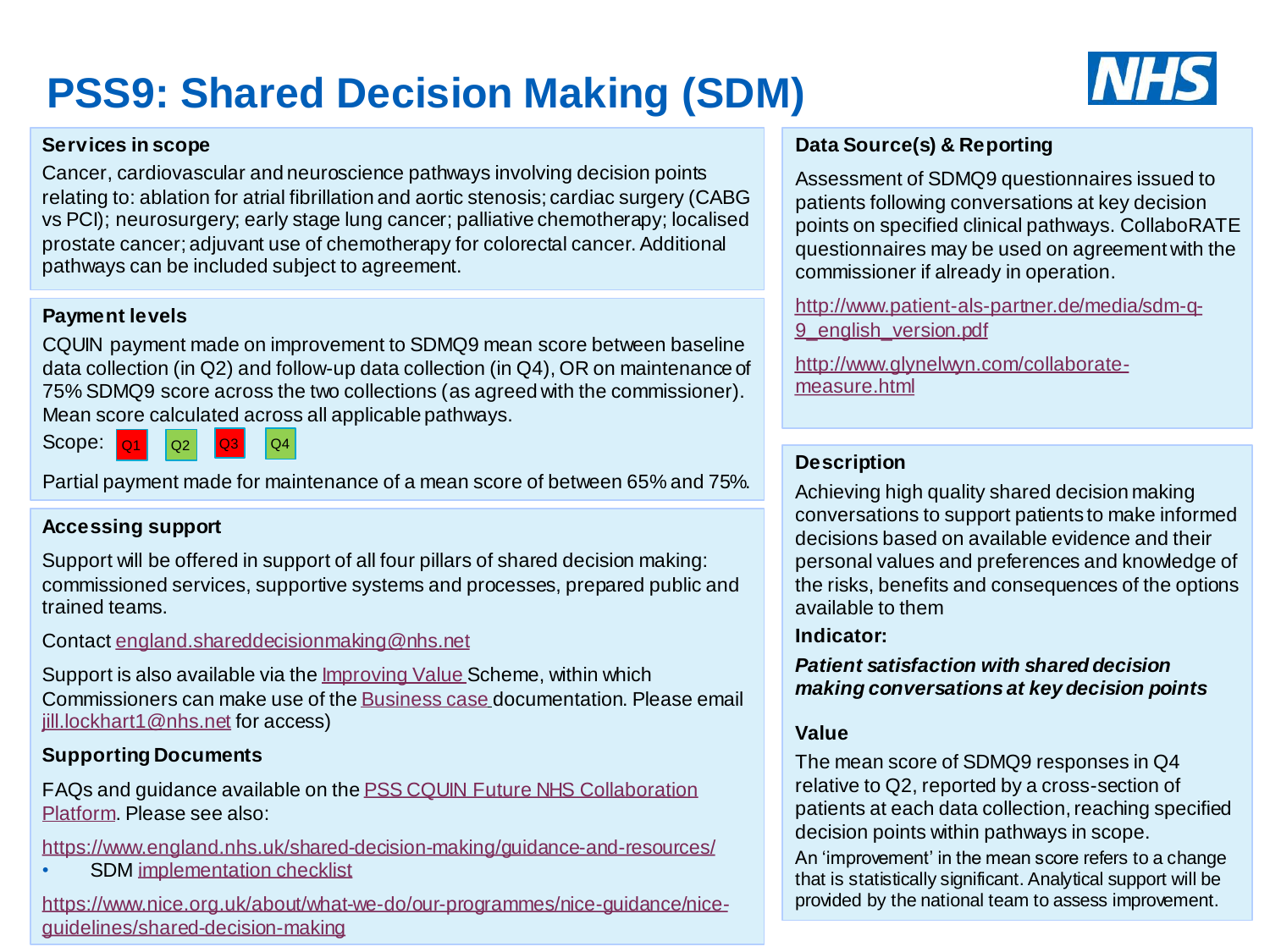# **NHS 5b. CQUIN indicators: Mental Health PSS2: Adult Secure Healthy Weight 21 and 21 and 21 and 21 and 21 and 21 and 21 and 21 and 21 and 21 and 21 and 21 and 21 and 21 and 21 and 21 and 21 and 22 and 22 and 22 and 22 and 22 and 22 and 22 and 22 and 22 and 22 an PSS3:** CAMHS Tier 4 Needs Formulations 22 **PSS4:** D/deaf Communications 23 **PSS5:** Outcome reporting in perinatal mental health services 24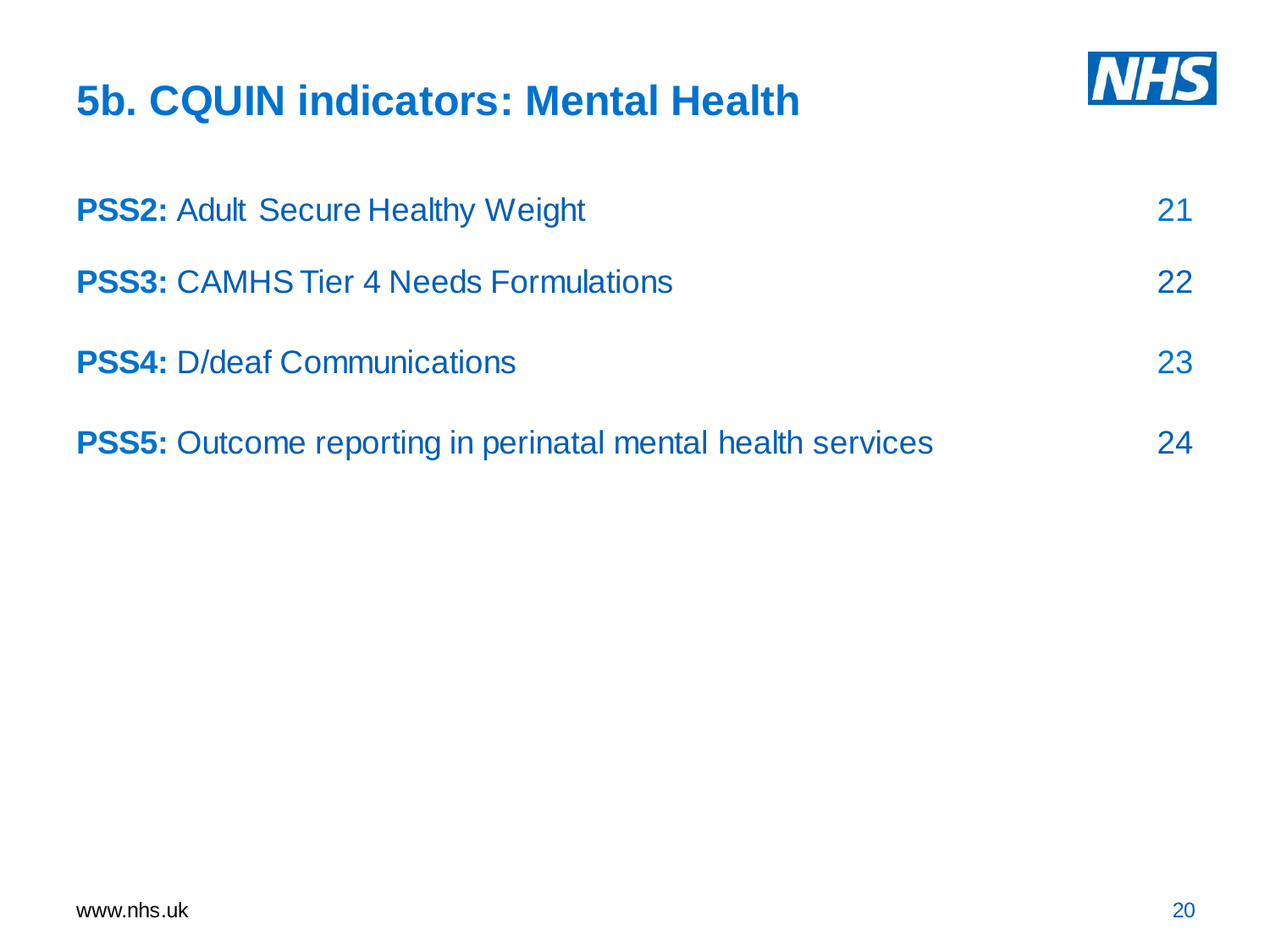# **PSS2: Adult Secure Healthy Weight**



#### **Services in scope**

Adult Secure



**Accessing support Contact** [Louise.Davies10@nhs.net](mailto:Louise.Davies10@nhs.net)

#### **Supporting Documents**

Updated guidance on managing a healthy weight in secure settings (forthcoming) . Guidance will be provided on what a good passport looks like, along with a national [reporting template, on the PSS](https://future.nhs.uk/CQUINimp/view?objectID=17835888) CQUIN Future NHS Collaboration Platform

is for local agreement. Email [PSSCQUIN@nhs.net](mailto:PSSCQUIN@nhs.net) for access. The format of the passport (e.g. paper or digital)

#### **Data Source(s) & Reporting**

Sample audits of a small proportion (15%) of passports to be carried out during Q3 and Q4. An audit support tool will be provided by the CRG.

Quarterly updates and an annual report are requested – for which a national reporting template will be provided

#### **Description**

Continuation of the programme to manage a healthy weight in secure settings, as detailed in the (updated, forthcoming) CQUIN guidance, that involves carrying out interventions for service users, workforce, the environment and culture, relating to food, nutrition and physical activity. The focus of the 2020/21 CQUIN, which replaces the 2019/20 scheme, is for service users to have a physical health passport in relation to managing a healthy weight that has been co-designed, details their goals, and that is transferable to other settings.

#### **Indicator:**

*The proportion of eligible service users with a 'physical health passport' in relation to managing a healthy weight*

#### **Numerator**

The number of service users with a 'physical health passport' that has been updated at least six monthly in line with CPA and CTR reviews;

plus, for new admissions, the number with a passport in development in preparation for the first CPA at 3 months.

#### **Denominator**

All service users

#### **Exclusions**

The number for whom it has been documented that such an approach is not suitable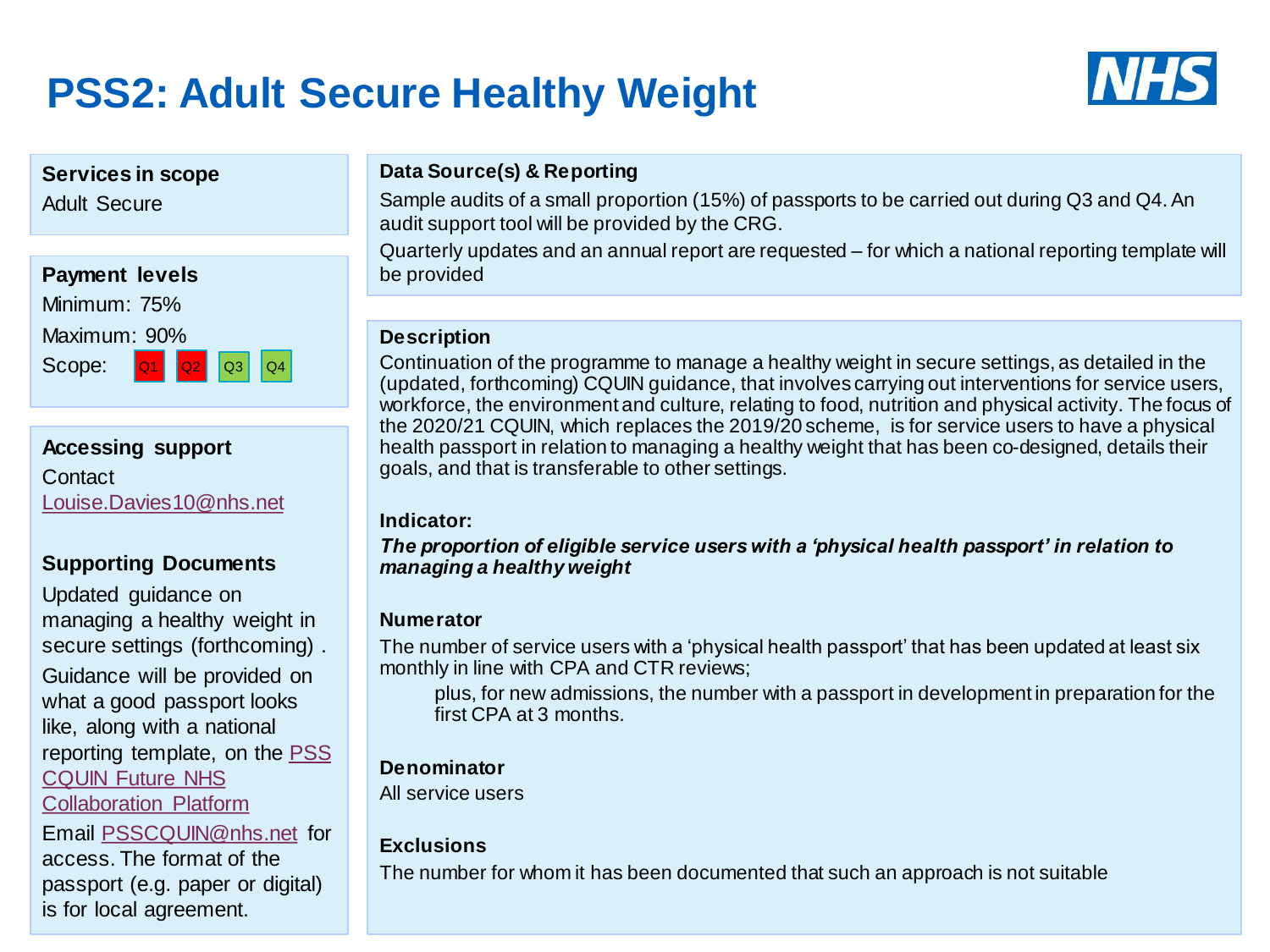# **PSS3: CAMHS Tier 4 Needs Formulations**



#### **Services in scope**

Tier 4 hospital and community CAMHS Settings

#### **Payment levels**



#### **Accessing support**

Contact [LouiseDoughty@nhs.net](mailto:LouiseDoughty@nhs.net)

#### **Supporting Documents**

Updated CQUIN guidance will be published, to include examples of what good looks like in terms of the formulation process, drawing out implications from formulations on training and service development, and implementing those service changes that have been identified. A national reporting template will also be made available on the PSS [CQUIN Future NHS Collaboration](https://future.nhs.uk/CQUINimp/view?objectID=17835888)  Platform

Email [PSSCQUIN@nhs.net](mailto:PSSCQUIN@nhs.net) for access

#### **Data Source(s) & Reporting**

National reporting template to be completed quarterly

#### **Description**

Follow on from CAMHS Tier 4 Training CQUIN, focussing on formulation and review, as part of a dynamic assessment process, to improve the effectiveness of approaches, methods and interventions delivered in Tier 4 hospital and community settings.

#### **Indicator:**

*The proportion of inpatients with a formulation or review that has been shared in the appropriate format with the young person, carers and community key workers as part of a dynamic assessment process.*

#### **Numerator**

The number of inpatients, where it was agreed at the 5 day CPA that formulation is an aim or function of the admission, which have had a formulation or review, or update of existing formulation, within 6 weeks of admission, that is based on the collation of up to date information and understanding from the young person, family and all relevant sources, and that has been shared in the appropriate format with the young person, carers and community key workers as part of a dynamic assessment process.

#### **Denominator**

The number of admissions

#### **Exclusions**

- All admissions, where formulation is not agreed as an aim or function of the admission, which have had the rationale recorded and is accessible for audit and reporting purposes.
- Discharges without medical authority (DAMA) and out of area repatriations before a formulation could be completed.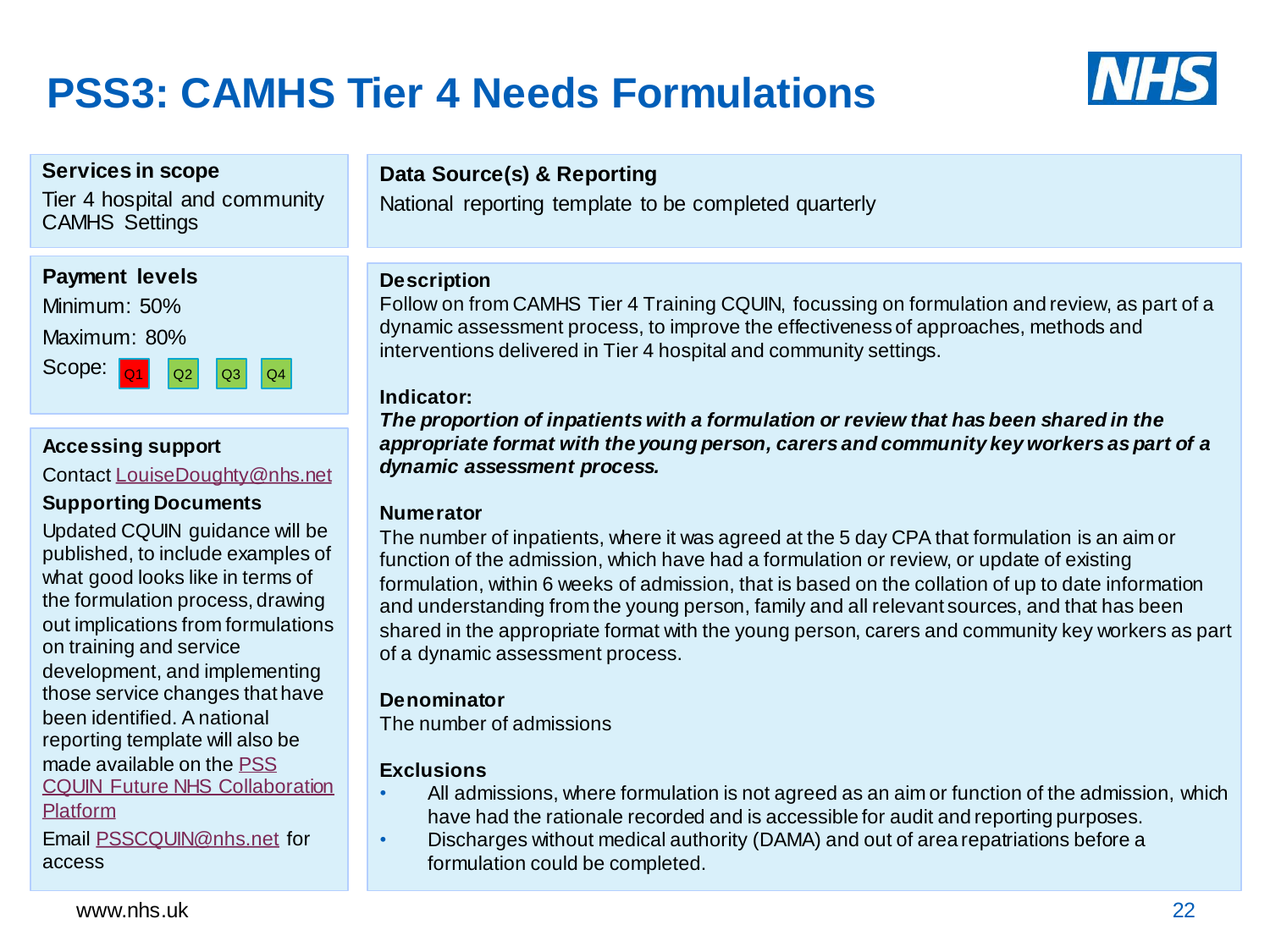# **PSS4: D/deaf Communications**



#### **Services in scope**

D/deaf inpatient services in specialised adult and CAMHS mental health services

| <b>Payment levels</b> |  |             |  |  |
|-----------------------|--|-------------|--|--|
| Minimum: N/A          |  |             |  |  |
| Maximum: 100%         |  |             |  |  |
| Scope:                |  | Q1 Q2 Q3 Q4 |  |  |
|                       |  |             |  |  |

#### **Accessing support**

Contact:

[s.warmington@nhs.net](mailto:s.warmington@nhs.net) [alexanderhamilton@nhs.net](mailto:alexanderhamilton@nhs.net)

#### **Supporting Documents**

[Available from the CQUIN](https://www.england.nhs.uk/publication/pss6-mental-health-ddeaf-communications-assessment-pss-cquin/)  webpages. and on the PSS CQUIN Future NHS [Collaboration Platform](https://future.nhs.uk/CQUINimp/view?objectID=17835888)  Email [PSSCQUIN@nhs.net](mailto:PSSCQUIN@nhs.net) for access

#### **Data Source(s) & Reporting**

Reporting as per the 2019/20 CQUIN via a national reporting template

#### **Description**

Year 2 of delivery of communications assessments as detailed in the CQUIN guidance

#### **Indicator:**

*The proportion of adult and CAMHS service users assessed using the appropriate communication tool*

#### **Numerator**

The number of adult inpatient service users assessed using the Sunburst Tool; The number of CAMHS service users assessed using the CAMHS Communication Profile

#### **Denominator**

New and existing adult inpatient service users; New and existing CAMHS service users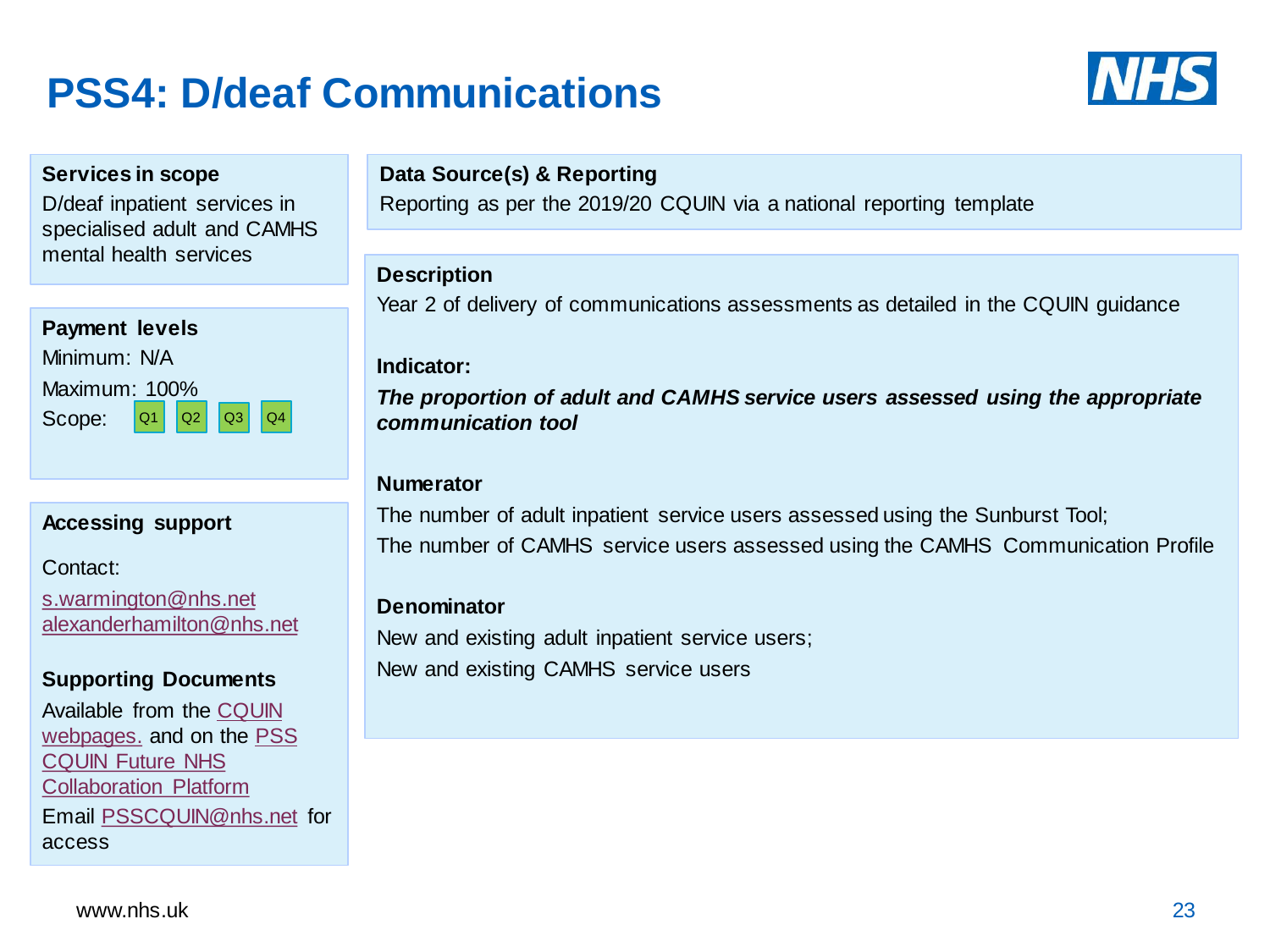# **PSS5: Outcome Reporting in Perinatal Services**

 $\overline{a}$   $\overline{b}$   $\overline{c}$   $\overline{d}$   $\overline{d}$   $\overline{d}$   $\overline{d}$   $\overline{d}$   $\overline{d}$   $\overline{d}$   $\overline{d}$   $\overline{d}$   $\overline{d}$   $\overline{d}$   $\overline{d}$   $\overline{d}$   $\overline{d}$   $\overline{d}$   $\overline{d}$   $\overline{d}$   $\overline{d}$   $\overline{d}$   $\overline{d}$   $\overline{d}$   $\overline{$ 



| <b>ORTAINES III SUUPE</b><br>Perinatal Mental Health Inpatient<br>Mother and Baby Units (MBUs)                                                                                                              | Data Source(s) & Reporting<br>Routine datasets – Mental Health Services Data Set and Specialised Mental Health<br>(bespoke) datasets                                                                                                                                                                                                                                                                                                                                |
|-------------------------------------------------------------------------------------------------------------------------------------------------------------------------------------------------------------|---------------------------------------------------------------------------------------------------------------------------------------------------------------------------------------------------------------------------------------------------------------------------------------------------------------------------------------------------------------------------------------------------------------------------------------------------------------------|
| <b>Payment levels</b><br>Two components with equal<br>weighting:<br>1) Minimum:<br>75% (CROM)<br>95% (CROM)<br>Maximum:<br>35% (PROM)<br>2) Minimum:<br>Maximum:<br>55% (PROM)<br>Scope:<br>$\overline{Q4}$ | <b>Description</b><br>Improvement of routine outcome monitoring in Perinatal Mental Health services -<br>the use of outcome reporting in perinatal mental health services to measure and record<br>clinician- and patient-rated outcome measures, and patient-rated experience<br>measures.<br>Indicator:<br>The proportion of women accessing perinatal Mental Health services within<br>Specialised Mother and Baby Units (MBUs) having paired scores recorded on |
|                                                                                                                                                                                                             | the specific outcome measures required                                                                                                                                                                                                                                                                                                                                                                                                                              |
|                                                                                                                                                                                                             |                                                                                                                                                                                                                                                                                                                                                                                                                                                                     |

#### **Numerator**

The number of patients admitted to a Mother and Baby Unit where paired (i.e. at least two) outcome scores have been recorded.

#### **Denominator**

All patients discharged from a perinatal mental health service.

#### **Services in scope**

#### **Accessing support**

Contact: [amelia.mosley@nhs.net](mailto:amelia.mosley@nhs.net)

#### **Supporting Documents**

Implementation manual for Routine [Outcome Measurement in Perinatal](https://www.england.nhs.uk/wp-content/uploads/2019/12/Implementing-routine-outcome-monitoring-in-specialist-mental-health-services.pdf)  MH (CORC, 2-19) and Framework [for Routine Outcome Measures in](https://www.rcpsych.ac.uk/docs/default-source/improving-care/better-mh-policy/college-reports/college-report-cr216.pdf?sfvrsn=12b1e81c_2)  Perinatal Psychiatry (CR216, RCPsych 2018).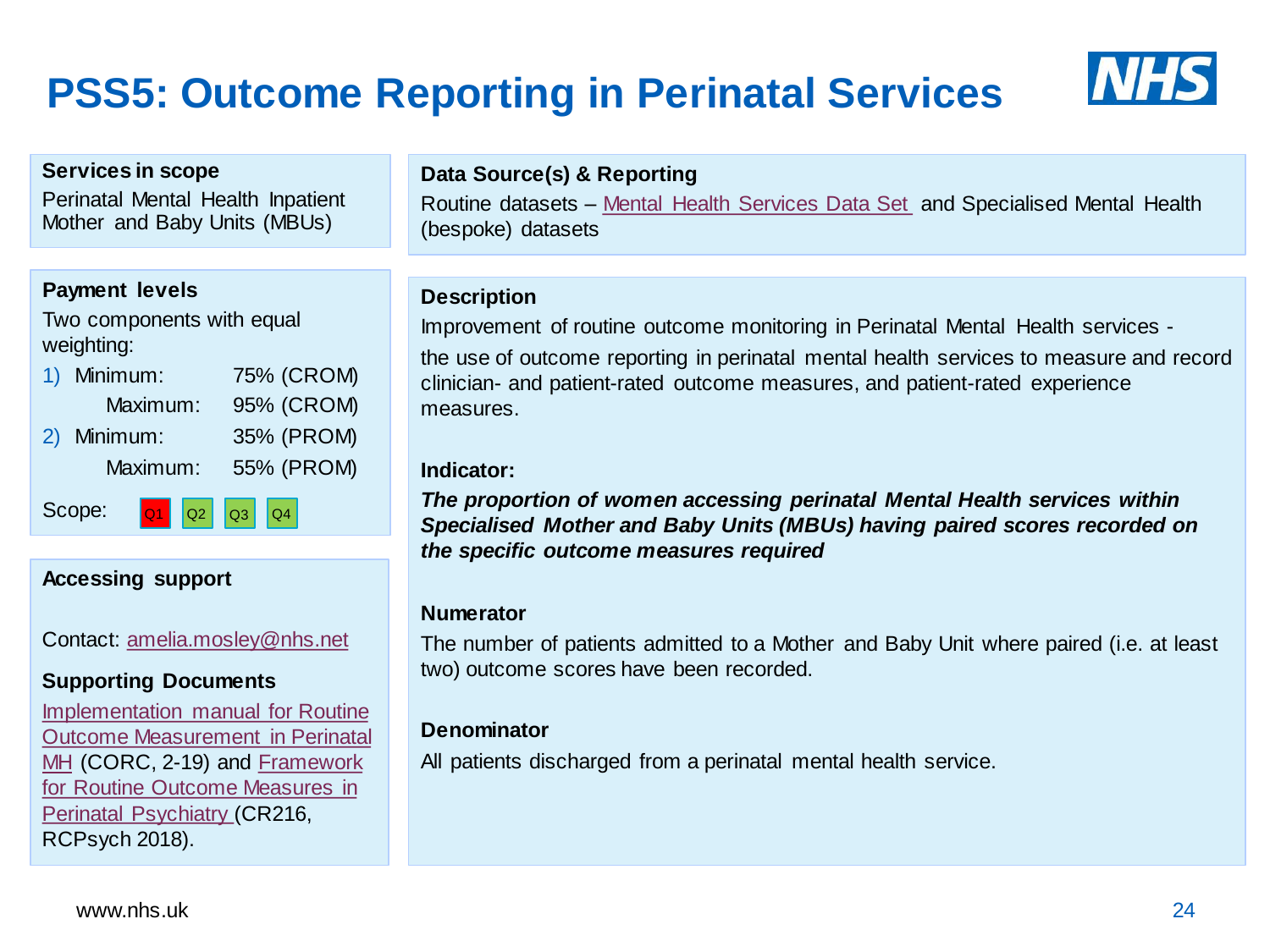# **NHS 5c. Example Specifications for Local CQUIN Indicators Local1: Cirrhosis Care Bundle 26 Local2: Clinical Utilisation Review 27**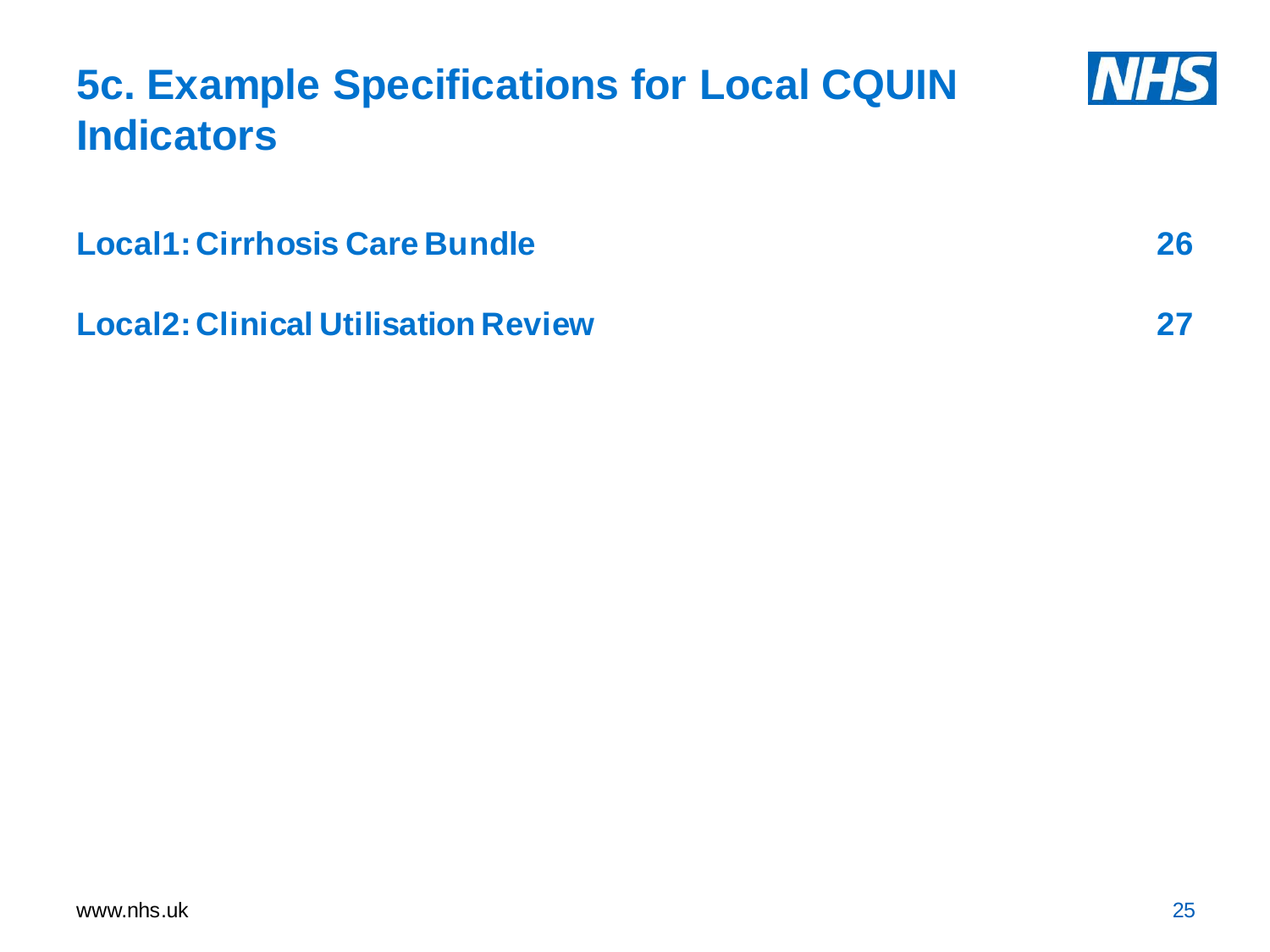### **Local 1: Cirrhosis Care Bundle**



#### **Services in scope**

HPB specialist providers, each networked to around ten nonspecialist partners.

#### **Payment**

All components / triggers paid on an all or nothing basis.

 $Scope:$   $Q1$   $Q2$   $Q3$   $Q4$ 

**Accessing support Contact** Graham Foster [g.r.foster@qmul.ac.uk](mailto:g.r.foster@qmul.ac.uk)

#### **Supporting Documents**

[CQUIN Indicator document](https://www.england.nhs.uk/publication/pss14-cirrhosis-care-bundle-pss-cquin-indicator/)  published as part of 2019/20 scheme

#### **Data Source(s) & Reporting**

[Reporting Template](https://www.england.nhs.uk/publication/pss14-cirrhosis-care-bundle-pss-cquin-indicator/) – which will need to be updated to reflect the higher target of 75% for the component relating to the proportion of patients for whom there has been completion of the cirrhosis bundle.

#### **Description**

Implementation of a management algorithm at admission ('cirrhosis bundle') in conjunction with a written referral pathway, ensuring that all patients with decompensated cirrhosis that require specialist care are offered treated within a specialised liver centre. Second year of 2019/20 national CQUIN

#### **Indicator:**

Four components / triggers:

- (1) MOUs in place with all network providers (30% of payment)
- (2) Outlying clinical practice should have been identified (10%)
- (3) Completion of cirrhosis bundle in at least 75% of patients with ecompensated cirrhosis admitted throughout the region (55%)
- (4) Payment of £8,000 to the national coordinating centre (5%)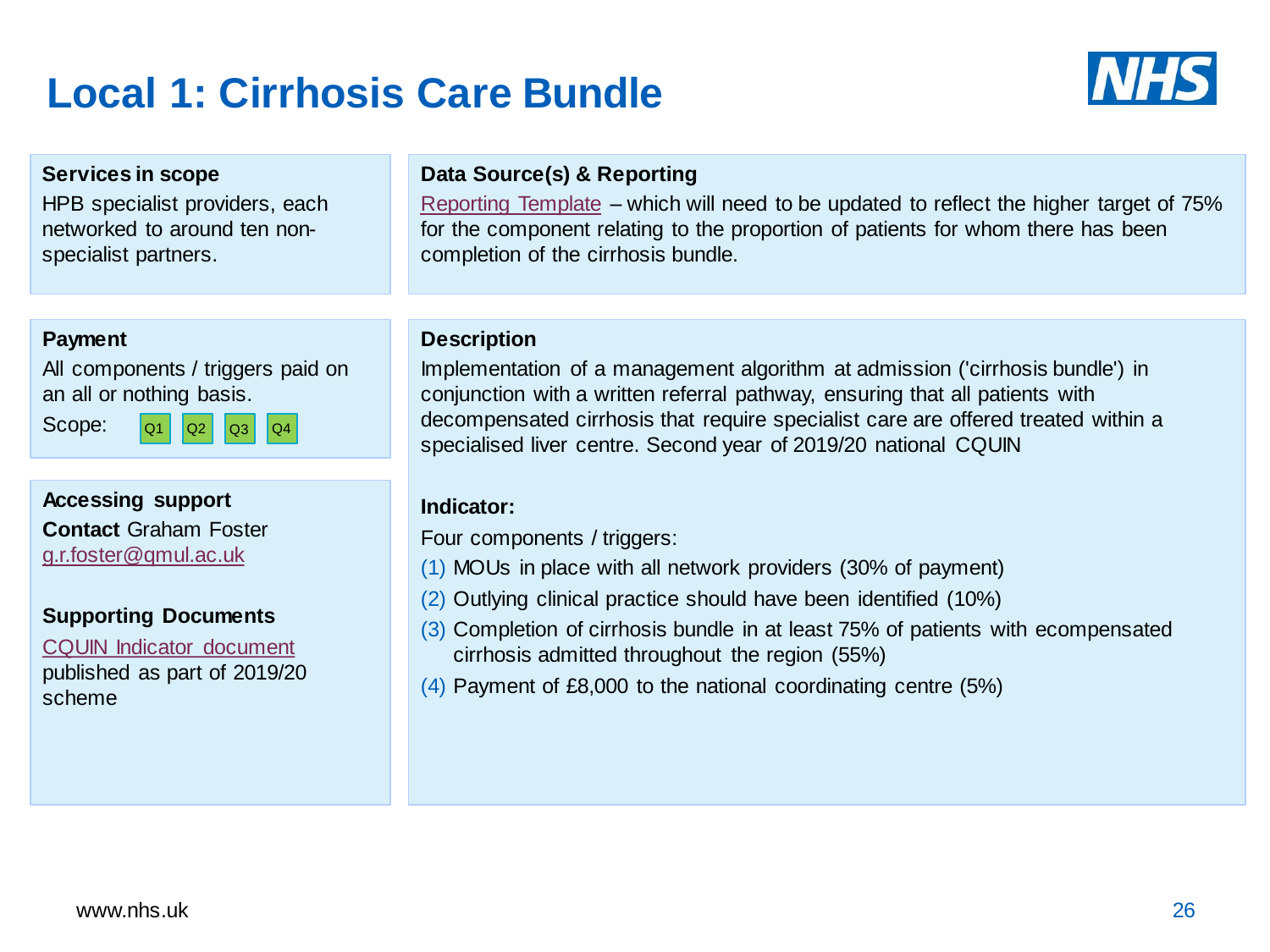# **Local 2: Clinical Utilisation Review**



#### **Data Source(s) & Reporting**

- Monthly CUR Minimum Data set, as set out in the Information Schedule of the standard contract. including Bed Compliment data
- Twice yearly case studies
- Service Improvement Plan

#### **Payment levels**

Payment will be made for achievement against the 20/21 benefits realisation target at quarter 4. To support achievement of the target, providers will be expected to:

- Achieve of 85% compliance and above, measured quarterly.
- **Produce 2 case studies by Q4**
- **•** Produce a service improvement plan to support achievement of the benefits realisation target.



#### **Accessing support Central Support Team:**

[H.Heywood@nhs.net](mailto:h.Heywood@nhs.net)

www.nhs.uk

#### **Rationale**

Commissioners and NHS providers may wish to consider CUR:-

- To understand and address:
	- the **barriers to patient flow including delayed transfers of care;**
	- **inappropriate admissions; and**
	- **long lengths of stay.**
- To support clinicians, managers and commissioners to understand and manage the **clinically appropriate utilisation of beds in real time**, using **clinical evidence-based data**
- To address **QIPP challenges** through implementing an **evidence-based clinical-decision support tool**, identifying opportunities for **service improvement** that result in improvements in **productivity, efficiency and patient outcomes.**

#### **Description**

CUR is a clinical decision support software tool that enables clinicians to make objective, evidence-based assessments of whether patients are receiving the **right level of care** in the **right setting**, at the **right time** based on their individual **clinical need**. CUR **improves patient flow**, identifying patients who should **never have been admitted** and demonstrating whether or not patients are **clinically appropriate** for the level of care they are receiving.

#### **Indicator:**

*The percentage reduction in the number of patients not meeting the criteria for their current level of care (benefits realisation target). Target to be agreed between provider and commissioner, supported by advice from the national CUR team.*